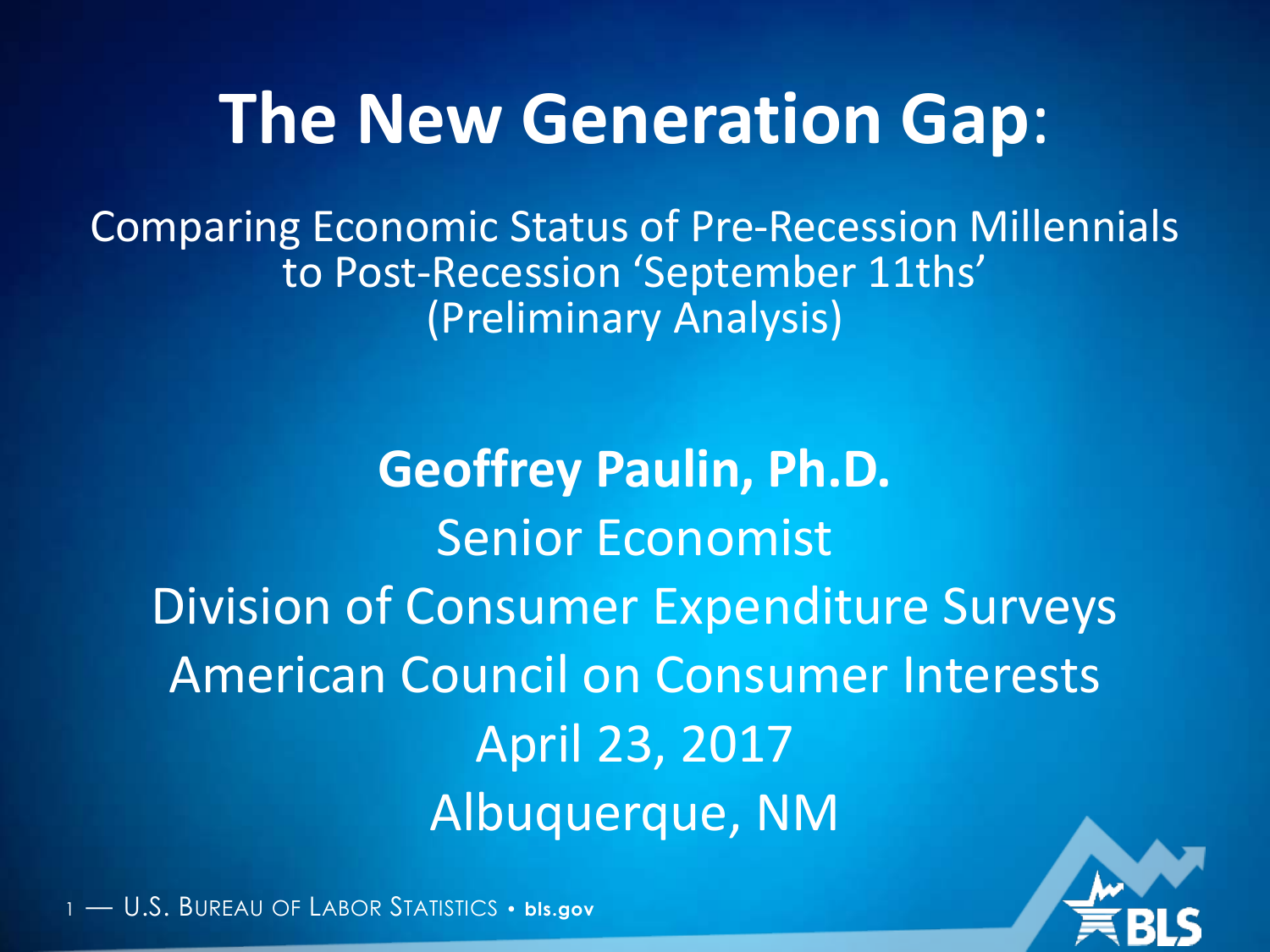### **The work in progress described herein requires Consumer Expenditure Survey (CE) microdata to complete…**



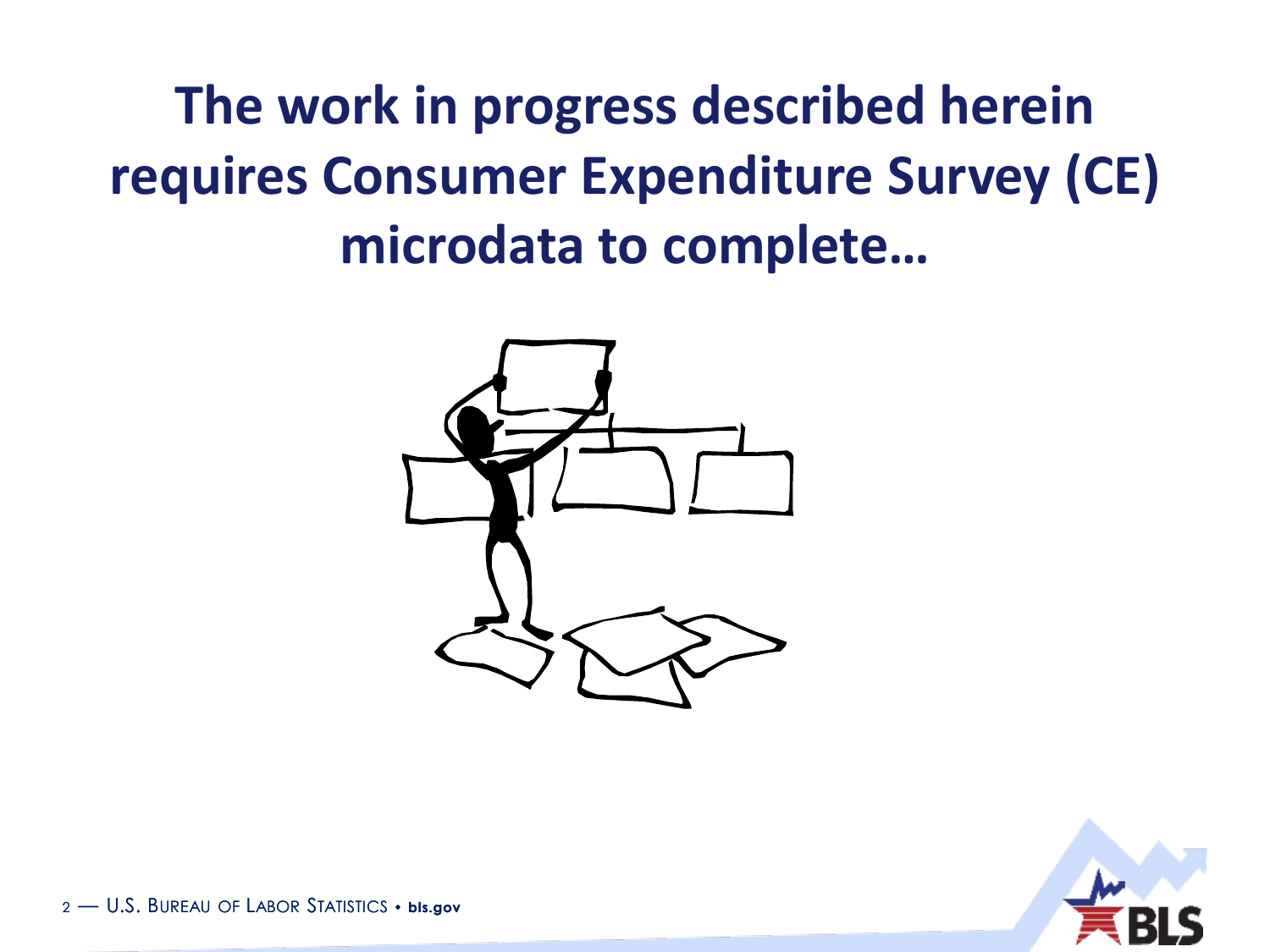### **…However, tabular data provide a basis for preliminary analysis.**



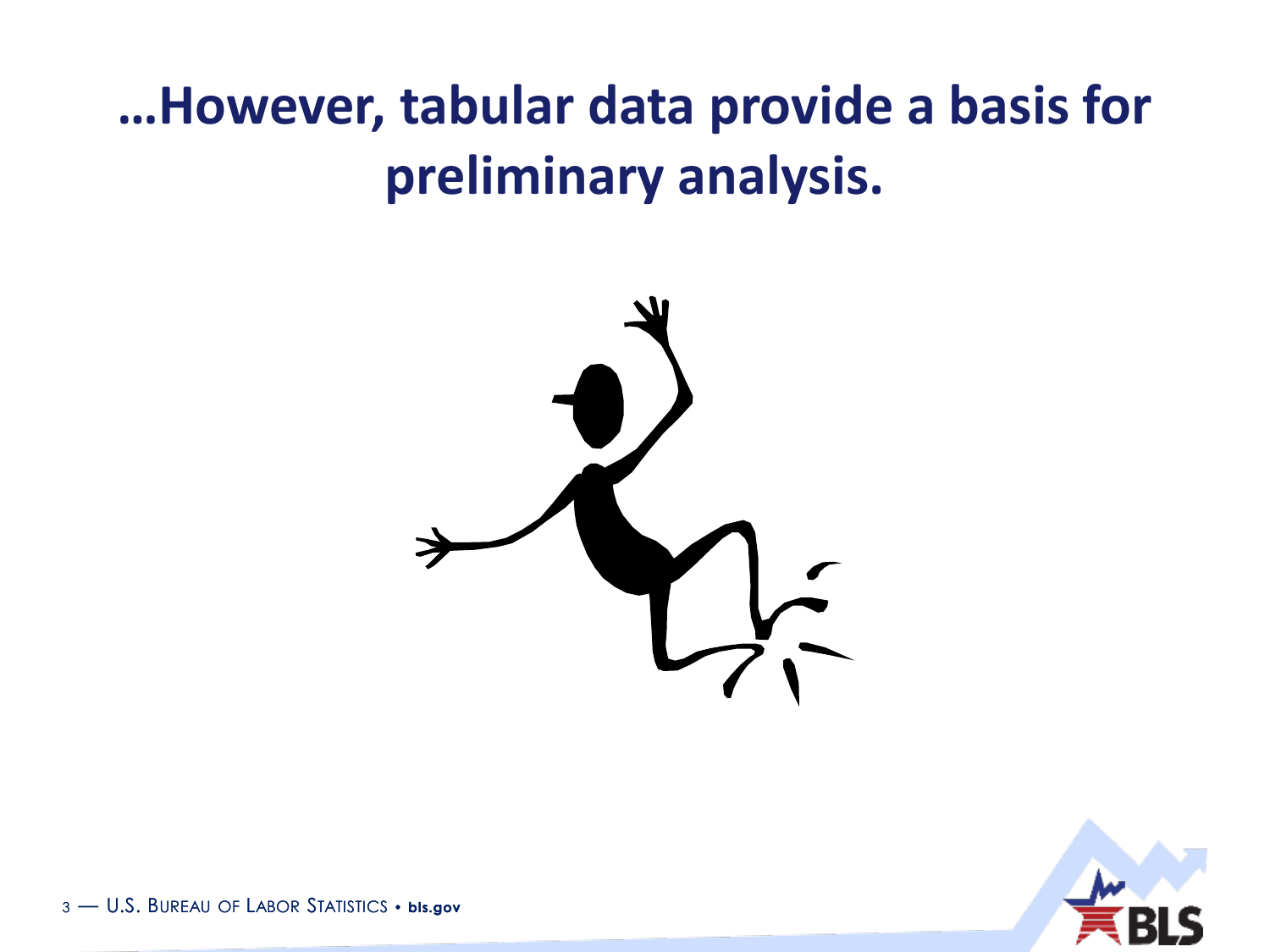#### **The plans and structure of the analysis are as follows:**



CAUTION: Paying careful attention during this demonstration may result in training in use of CE data!

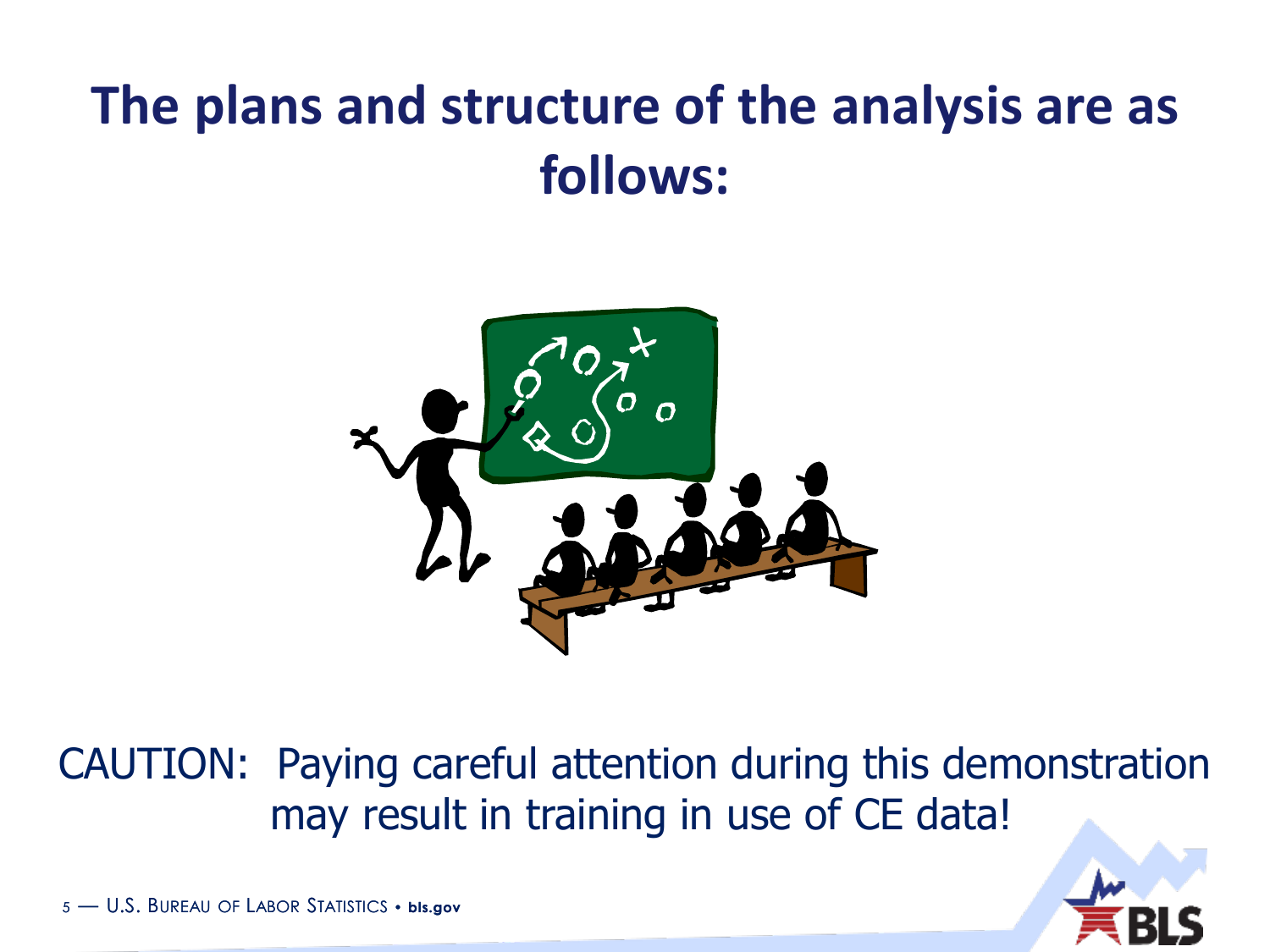#### **Background**

- Basic question: Are young adults "better off" today than were their counterparts 10 years ago (before/after the recession)?
- This is an update in a continuing series exploring this question.
	- ▶ "Early" boomers, "late" boomers, and Generation X;
	- Late boomers and late Generation X/early Millennials
	- ▶ The youngest and oldest consumers before, during, and after the recent recession (forthcoming)

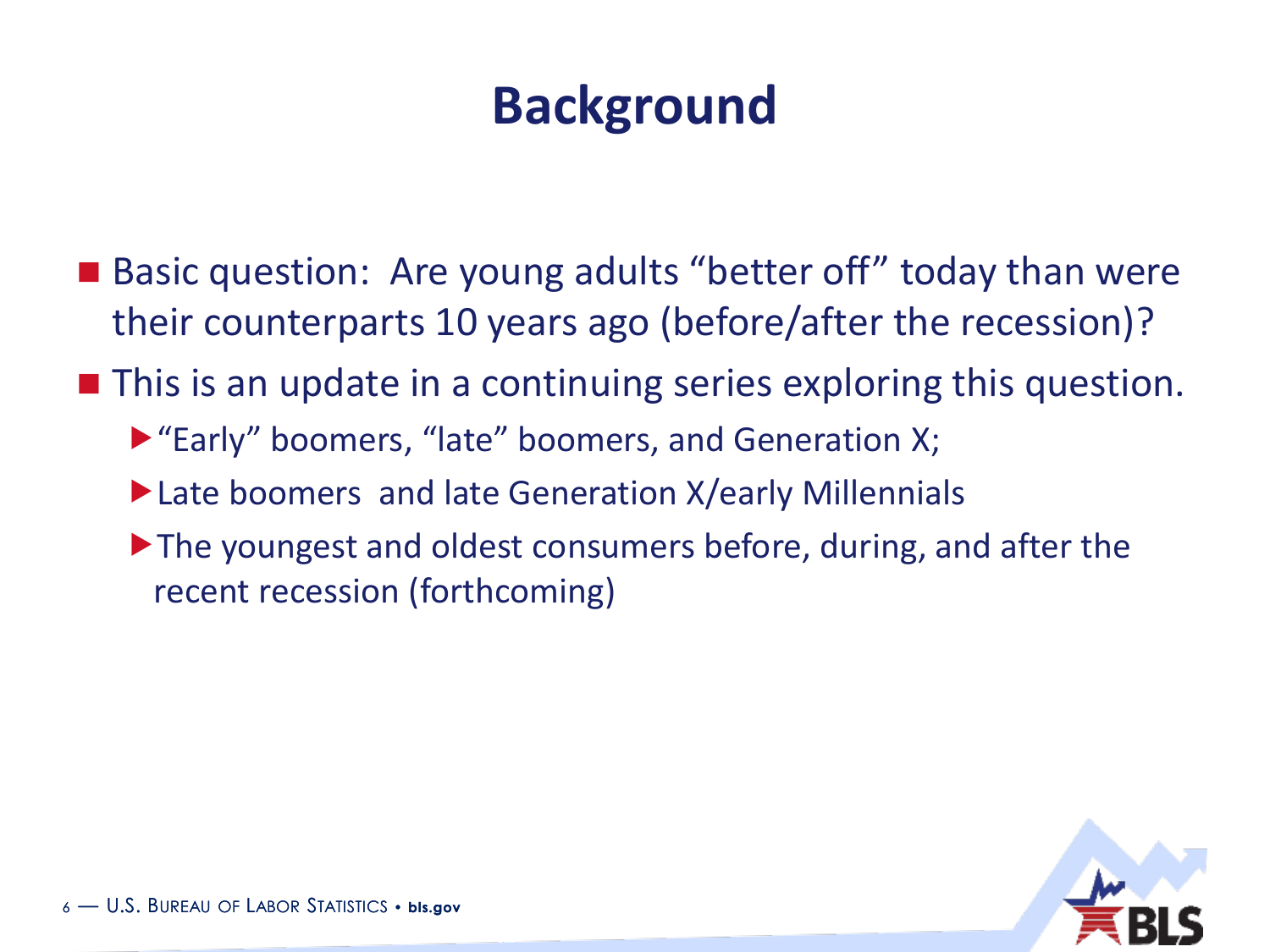#### **Tools for Preliminary Analysis**



#### Tabular Data: Selected Age of Reference Person, 2005 and 2015

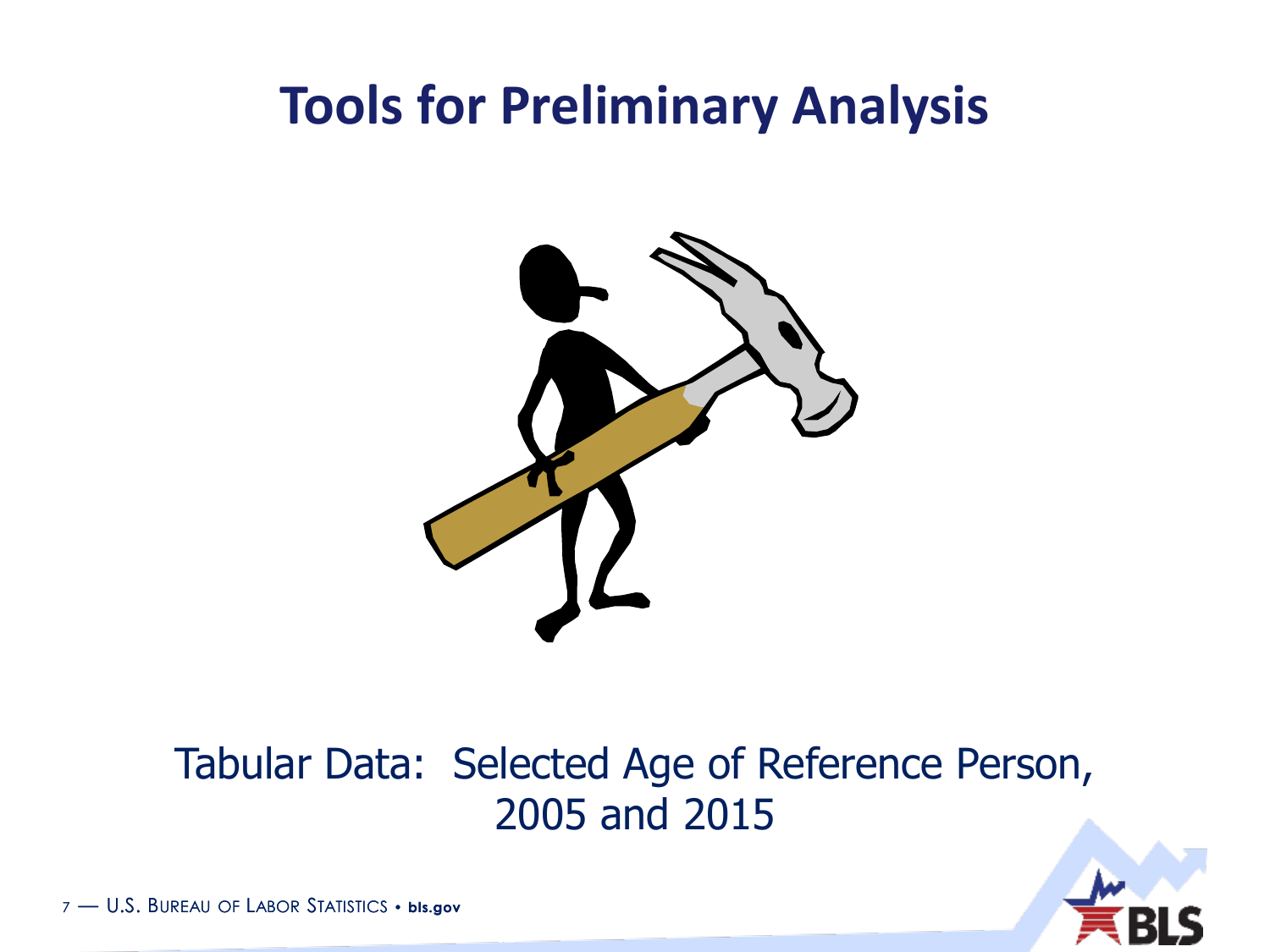#### **Demographic differences head the tables.**

- The number of "young adult" consumer units falls more than 2 percent, while the rest of the population grows by 12 percent! Is this due to:
	- ▶ Actual population decline ("baby bust"); or
	- Young adults returning home after (or never leaving for) college?
	- ▶ Only the Census Bureau knows for sure!\*
- Homeownership rates are noticeably lower (5 to 6 percentage points) for each group in 2015 than 2005.
- Hispanics account for larger percentages (2 to 3 points) of each group in 2015.

\*Actually, so do CE Microdata, but remember, this work describes tabular data only.

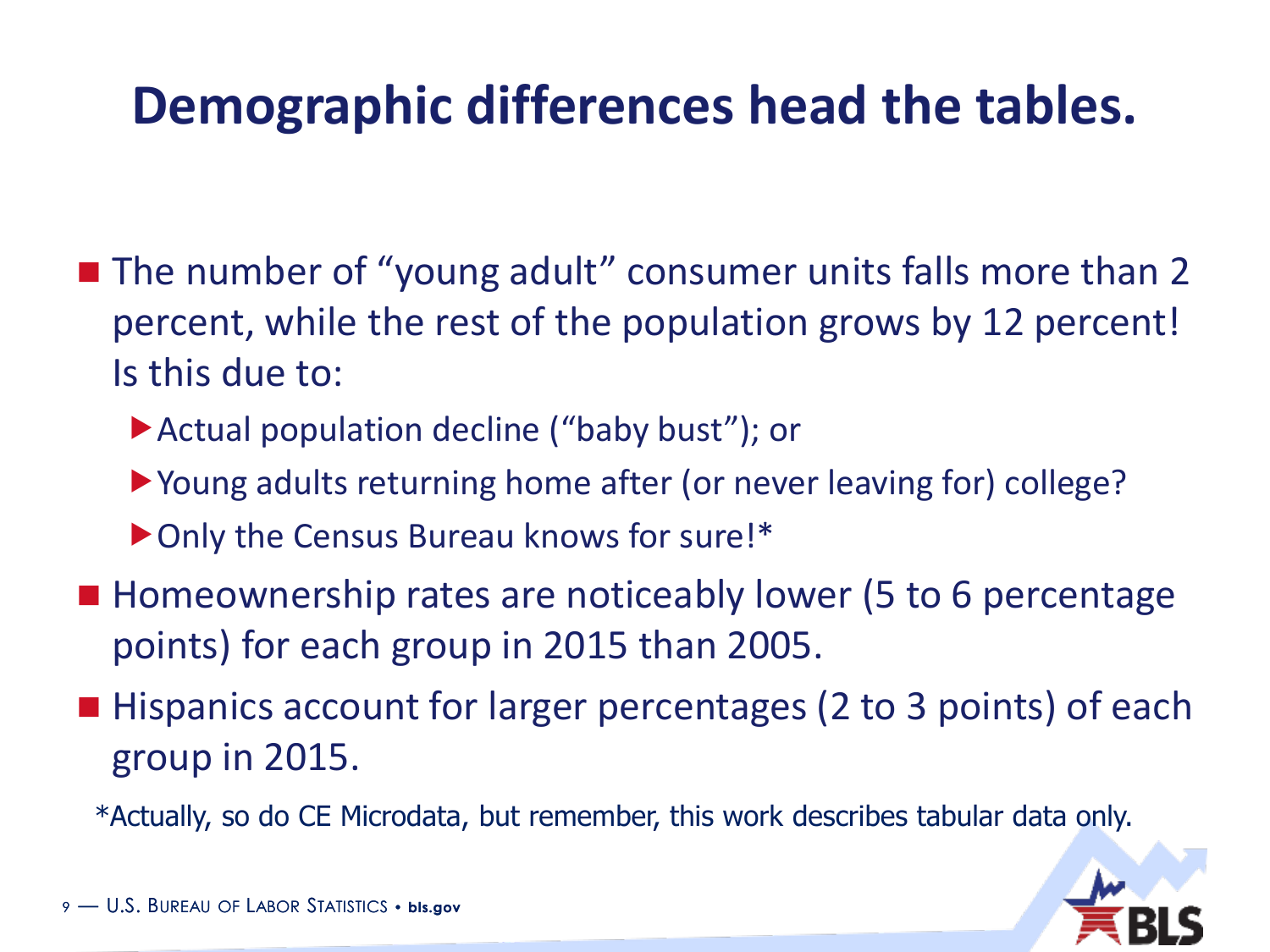#### **Changes in Real Income**

#### **Ingredients:**

Nominal incomes in 2005 and 2015

Value of the Consumer Price Index (CPI) in 2005 and 2015

#### ■ Source: BLS Websites

- ▶ CE data: https://www.bls.gov/cex/tables.htm (Selected age of reference person, XLSX format)
- ▶ CPI data: https://www.bls.gov/cpi/home.htm (Multi-screen data search tool for all urban consumers, current series)

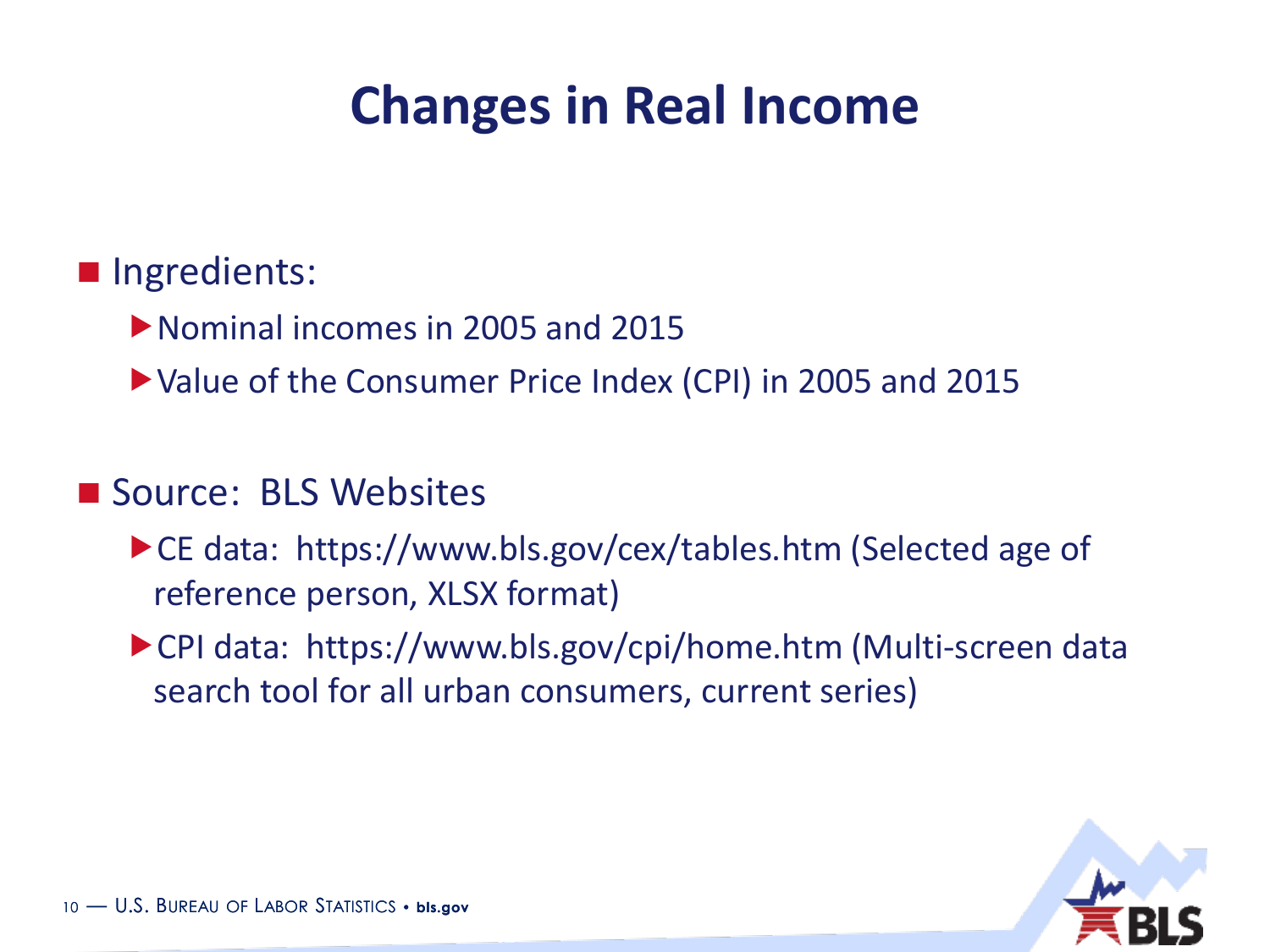#### **First, compute the CPI adjustment factor:**

■ CPI 2005: 195.3  $\blacksquare$  CPI 2015: 237.017\*

Adjustment factor: (237.017/195.3) = 1.214

\*CPI started publishing values to three decimal places in January 2007.

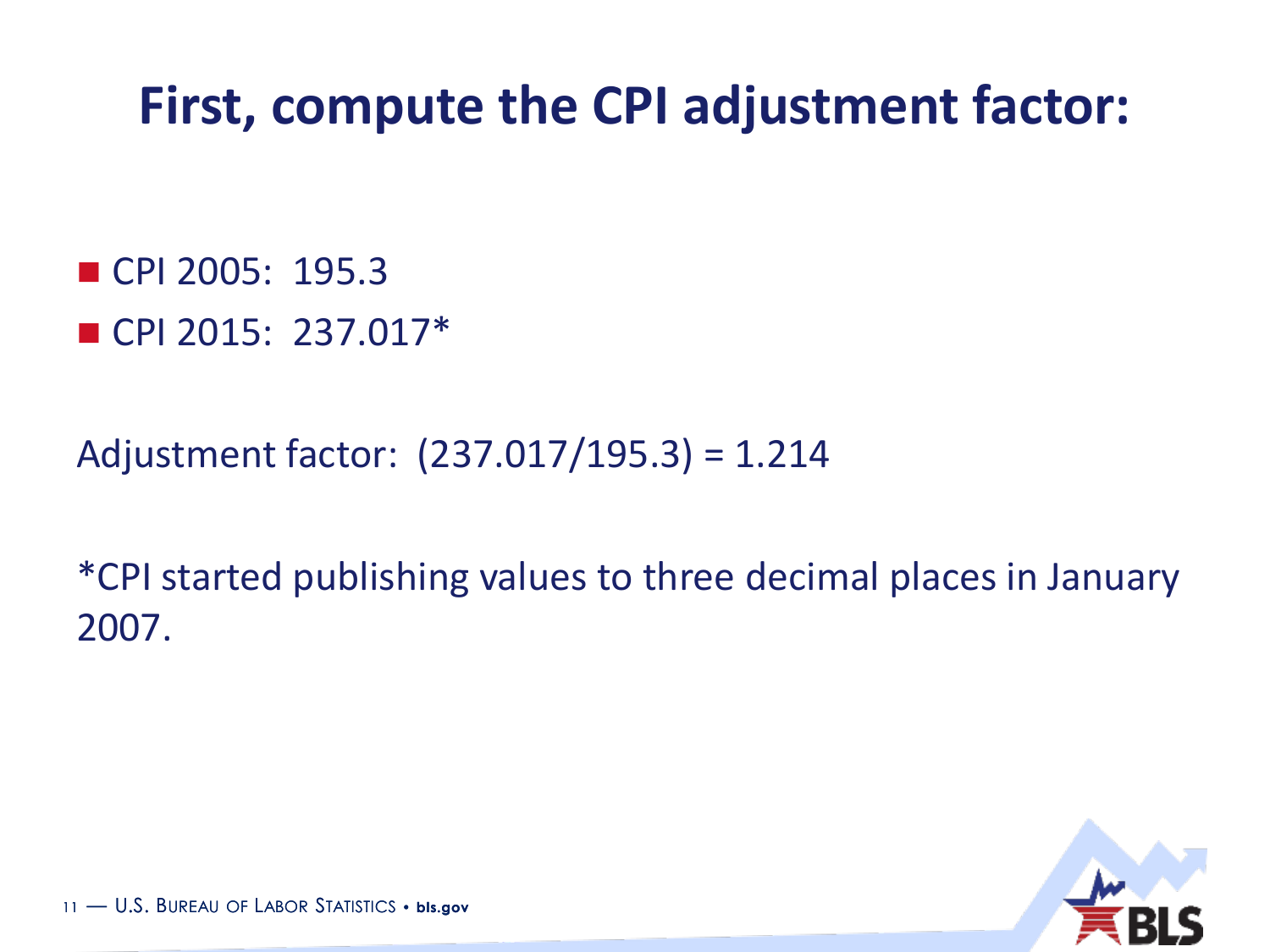### **After applying the adjustment factor, the following is noted:**

| <b>Real (\$ 2015)</b><br>Income before taxes | 2005     | 2015     | <b>Percent change</b> |
|----------------------------------------------|----------|----------|-----------------------|
| Under 30                                     | \$46,392 | \$46,130 | $-0.6%$               |
| 30 and over                                  | \$75,841 | \$73,417 | $-5.3%$               |

## Incomes have fallen for young adults; but much more for those who are older!

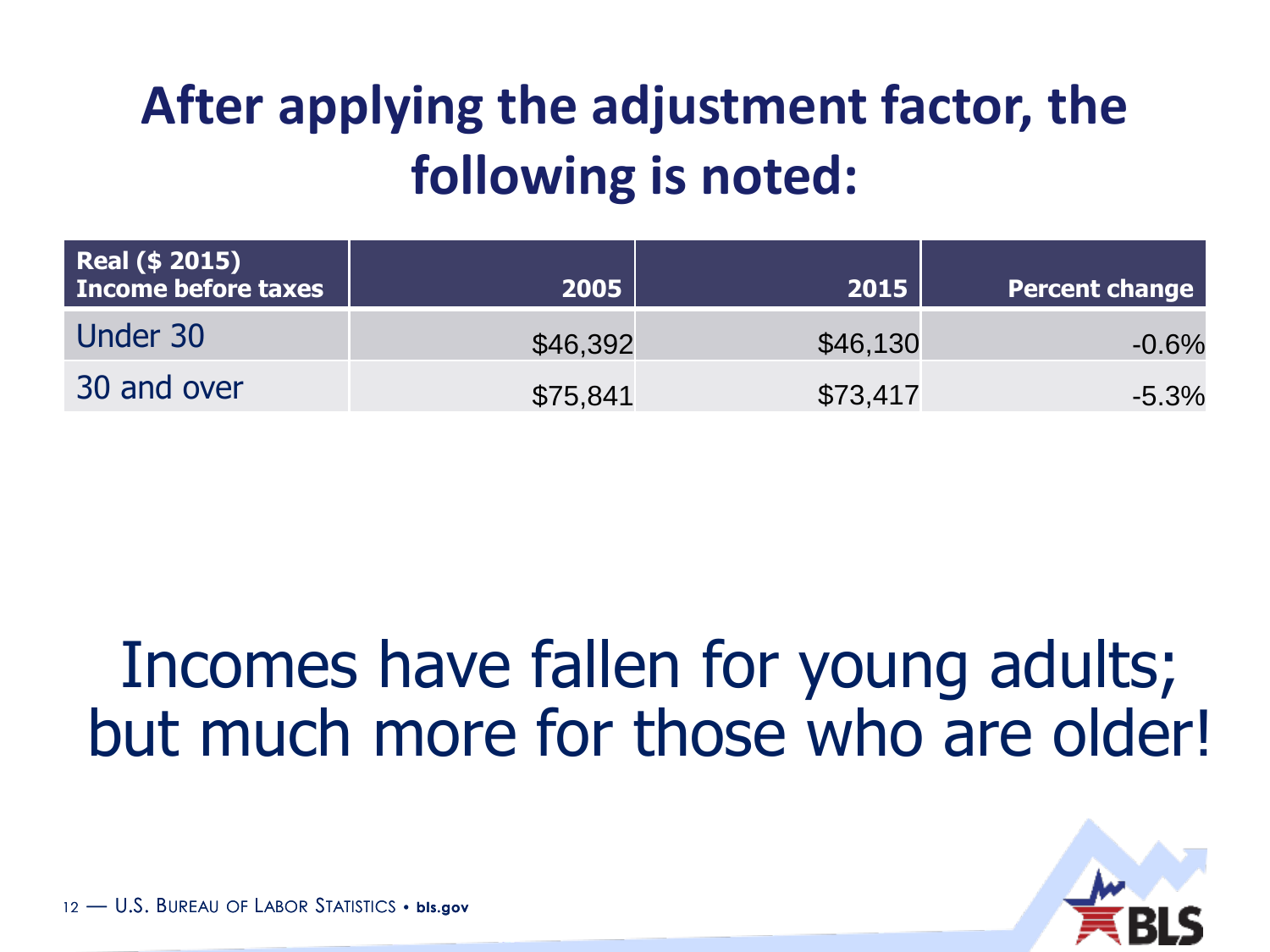### **However, "permanent" incomes (proxied by total expenditures) are different:**

| <b>Real (\$ 2015)</b><br><b>Average Annual</b><br><b>Expenditures</b> | 2005     | 2015     | <b>Percent change</b> |
|-----------------------------------------------------------------------|----------|----------|-----------------------|
| Under 30                                                              | \$41,903 | \$40,761 | $-2.7%$               |
| 30 and over                                                           | \$58,980 | \$58,463 | $-1.3%$               |

#### The percent decline in permanent incomes for young adults is twice the rate of those who are older.

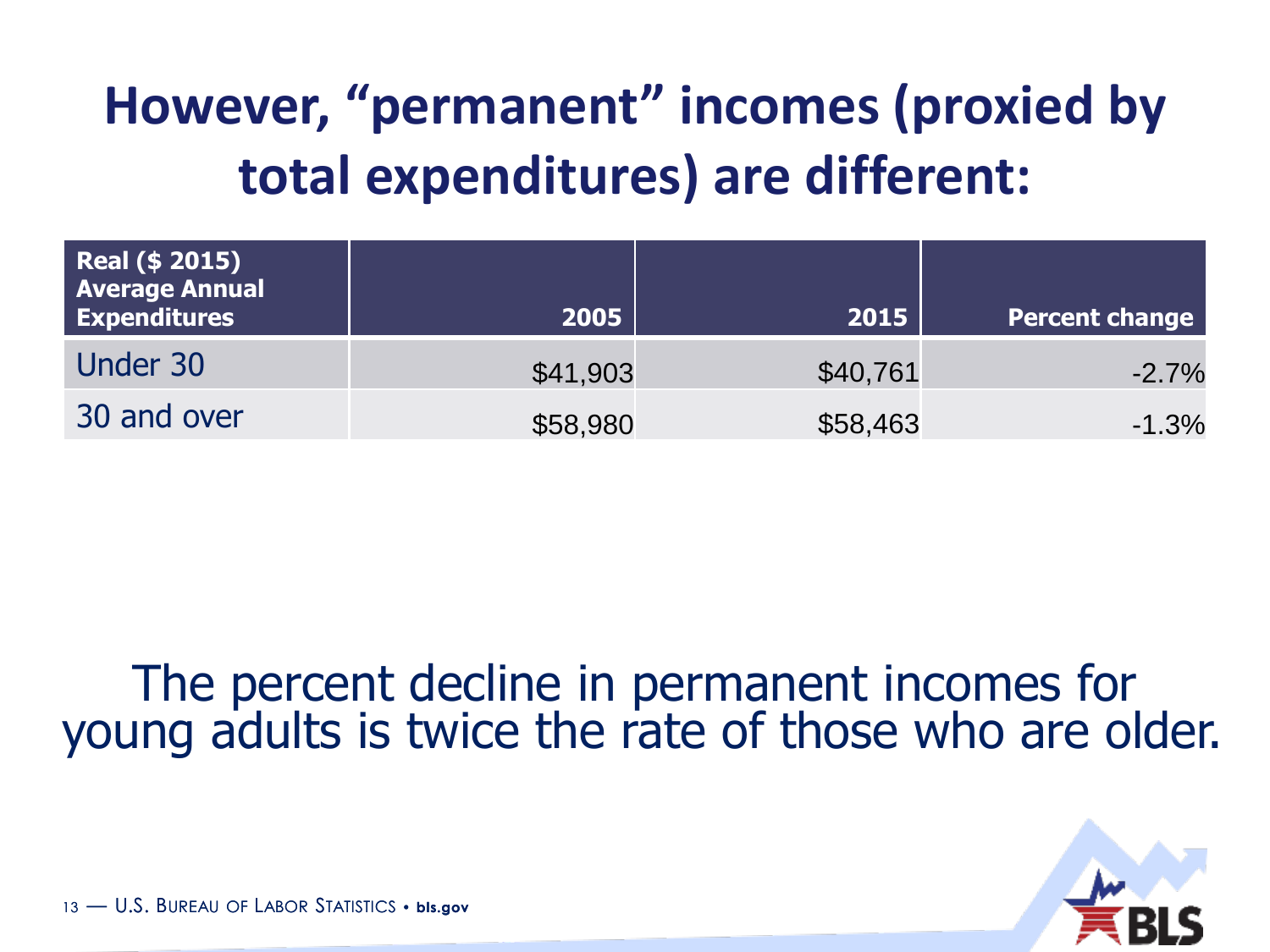#### **Aggregate Shares**

- 1. Compute aggregate *dollars* for which each group accounts. (E.g., how many billions of dollars did young adults spend on Good X in 2005, and in 2015?)
- 2. Compute the aggregate *share* of interest in each time period (i.e., the proportion of TOTAL billions of dollars spent on Good X in each year for which young adults account).
- 3. Compute the portion of the population for which young adults account.
- 4. Compare the aggregate share to the population share to see if young adults consistently "over" or "under" spend their share.

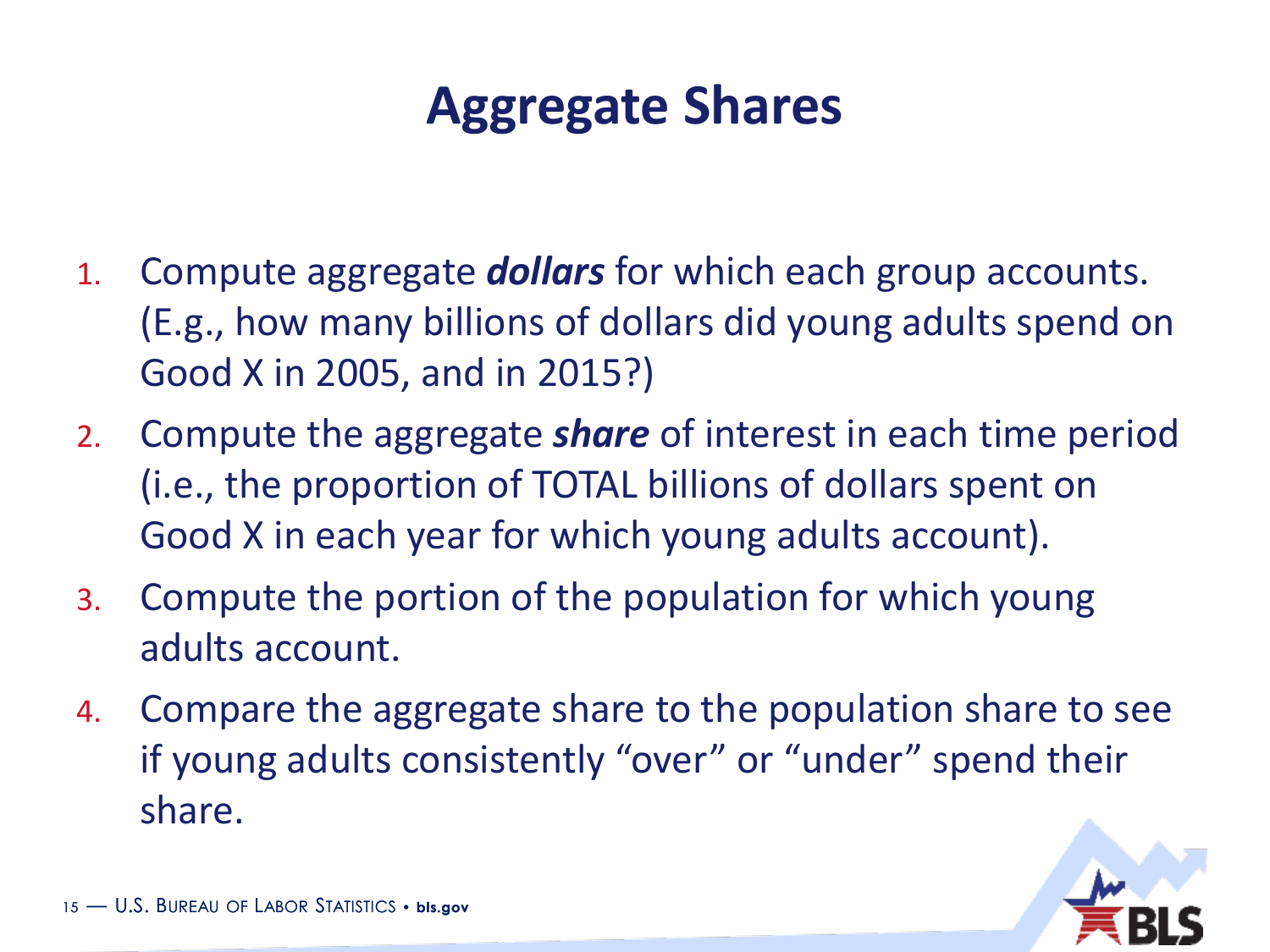#### **Computing Aggregate Shares**

#### **Ingredients:**

Average annual expenditures (or income) in 2005 and 2015

- Young adults (under 30)
- Older adults (30 and older)

Total numbers of consumer units by each age group in 2005 and 2015

■ Source: Selected Age of Reference Person table

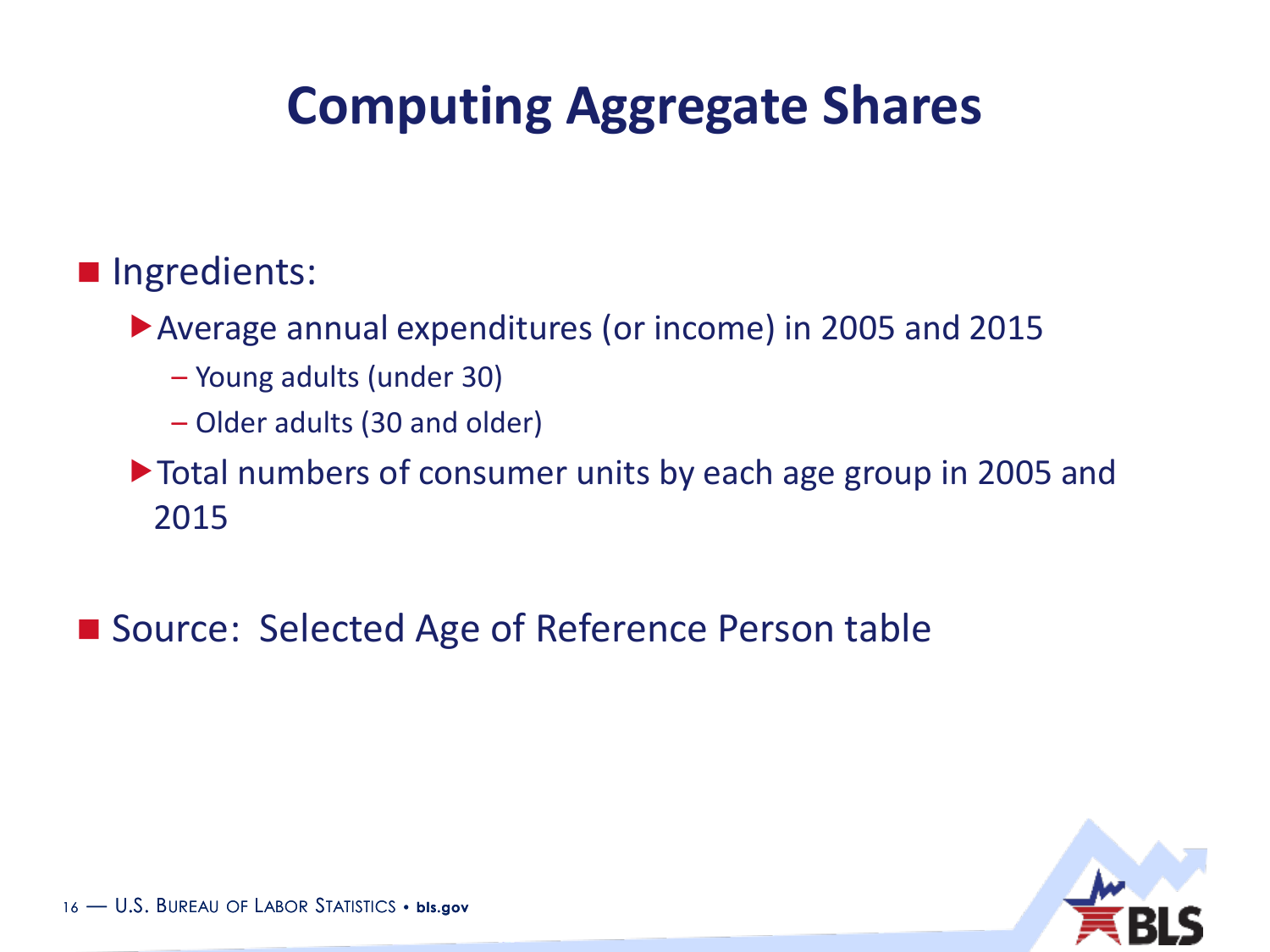#### **Example:**

Consumer Units (CUs) in 2005

- Young adults: 18,282,000 (18.2 million)
- Older adults: 99,074,000 (99.1 million)
- Total population: 117,356,000 (117.4 million)

Average annual food expenditures in 2005

- Young adults: \$4,564
- Older adults: \$6,182

Aggregate Expenditure:

- Young adults:  $$83.4$  billion  $$4,564*18.2$  million)
- Older adults: \$612.5 billion (\$6,182\*99.1 million)
- Total population: \$695.9 billion ([\$83.4 plus \$612.5] billion)

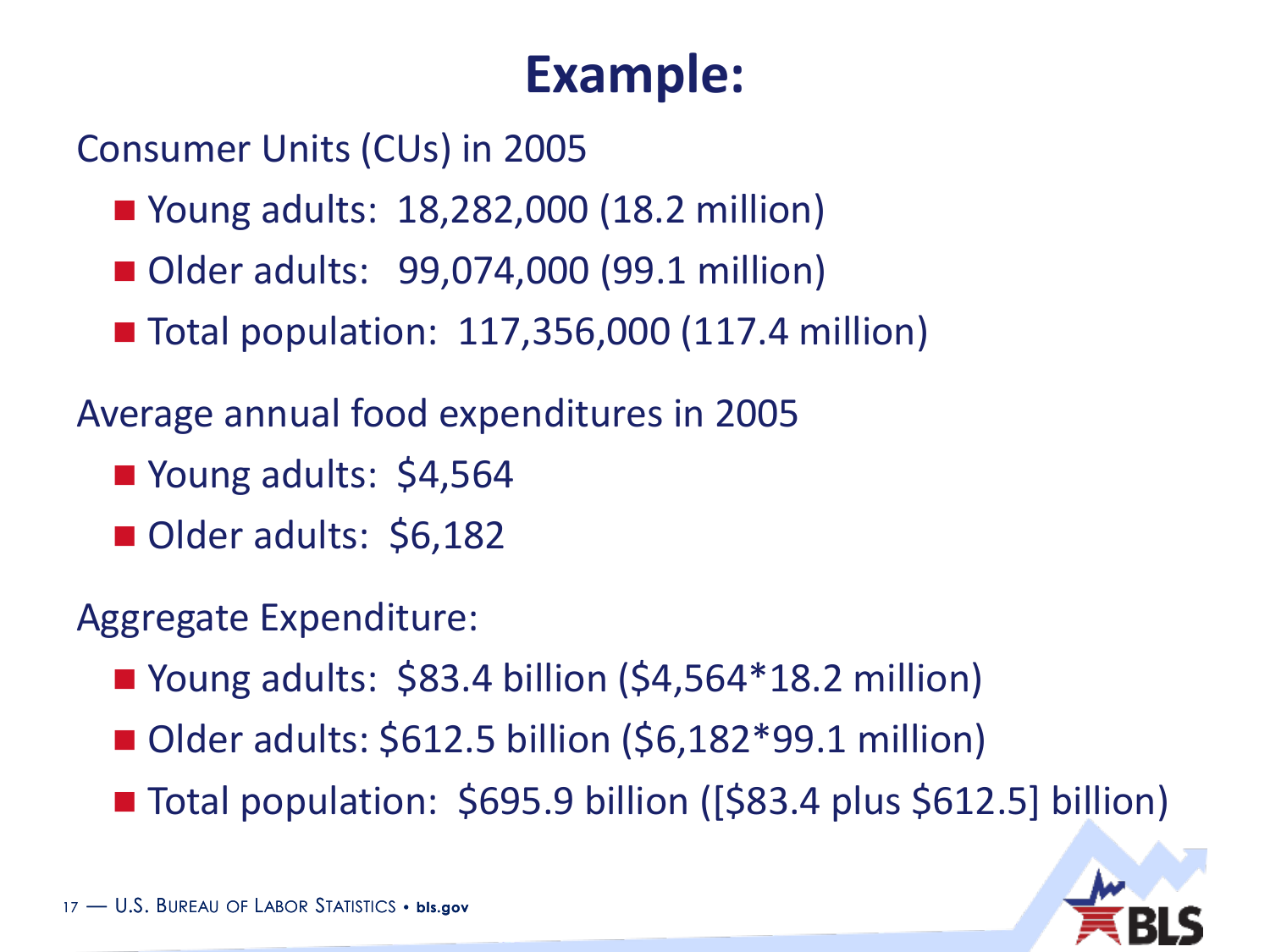### **Comparing Population and Aggregate Share: Young Adults**

Population share: 15.6 percent

▶ 18.2 million (young adult CUs) / 117.4 million (total population CUs)

■ Aggregate food expenditure share: 12.0 percent ▶ \$83.4 billion (aggregate young adult expenditure) ▶ \$695.9 billion (aggregate expenditure for total population  $\triangleright$  \$83.4 billion / \$695.9 billion = 12.0 percent

■ Finding: Young adults "underspend" their share (12.0 < 15.6)

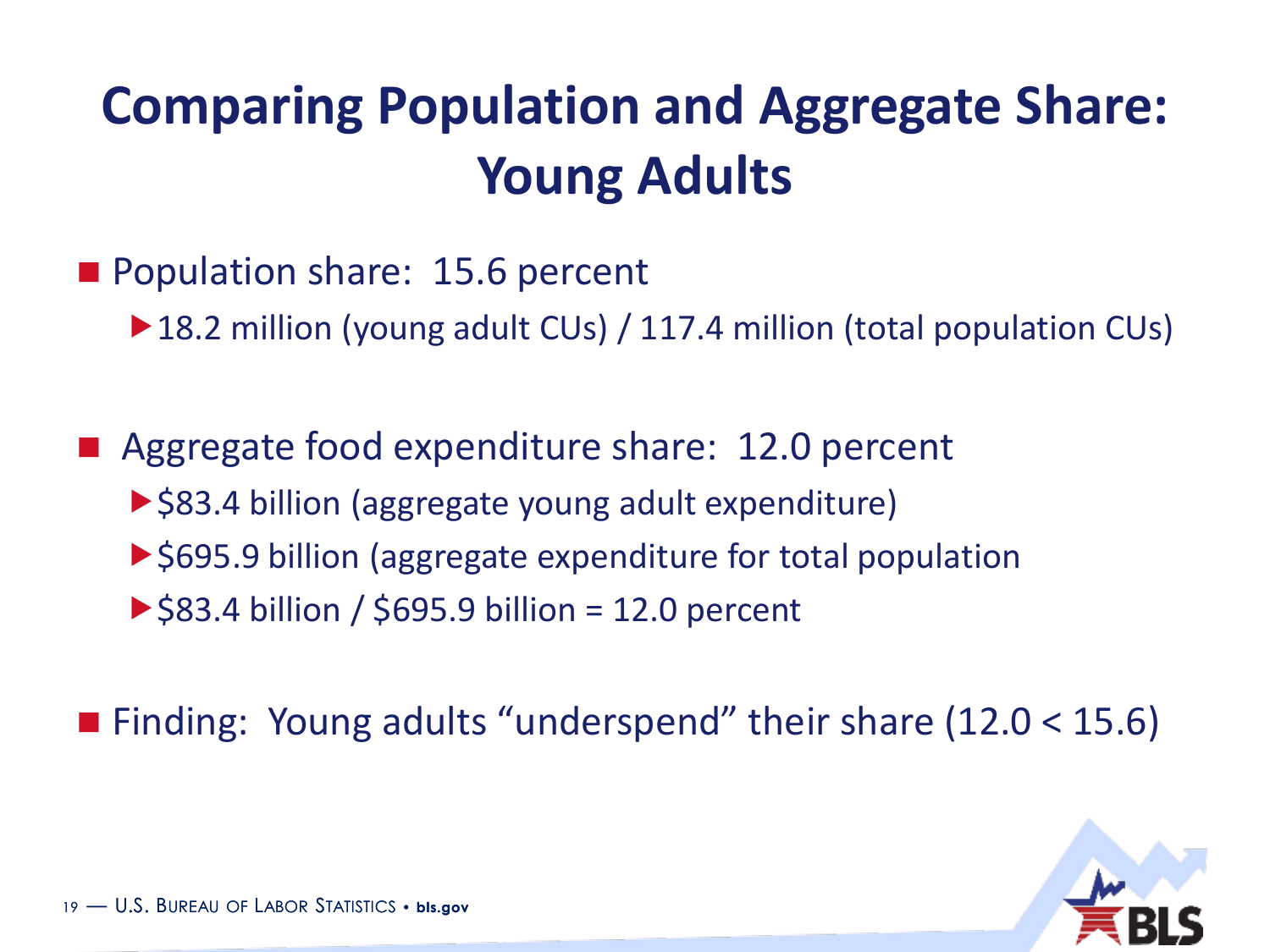#### **The results are similar for this group in 2015:**

- Population share: 13.9 percent
- Aggregate food expenditure share: 10.9 percent

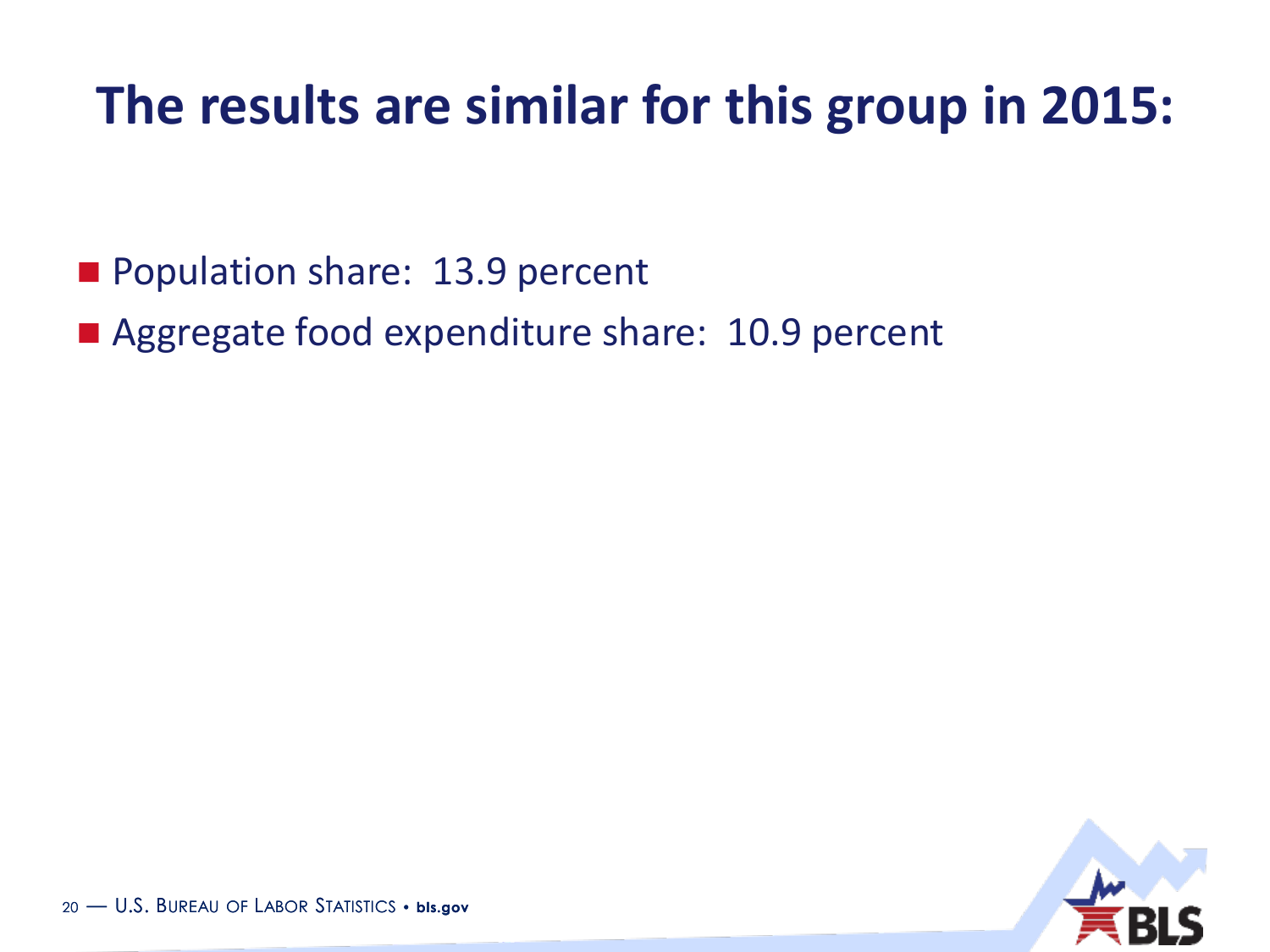#### **Possible Explanations:**

#### ■ Family Size?

▶ No. Consider Average CU size (in 2005):

- Under 30: 2.3
- 30 and over: 2.5
- Income?
	- Could be.
		- Under 30: \$38,227 (2005)
		- 30 and over: \$62,492 (2005)
		- Gap is similar in 2015 (\$46,130 vs. \$73,417)

Other factors?

Indeterminate. Requires microdata for regression analysis.

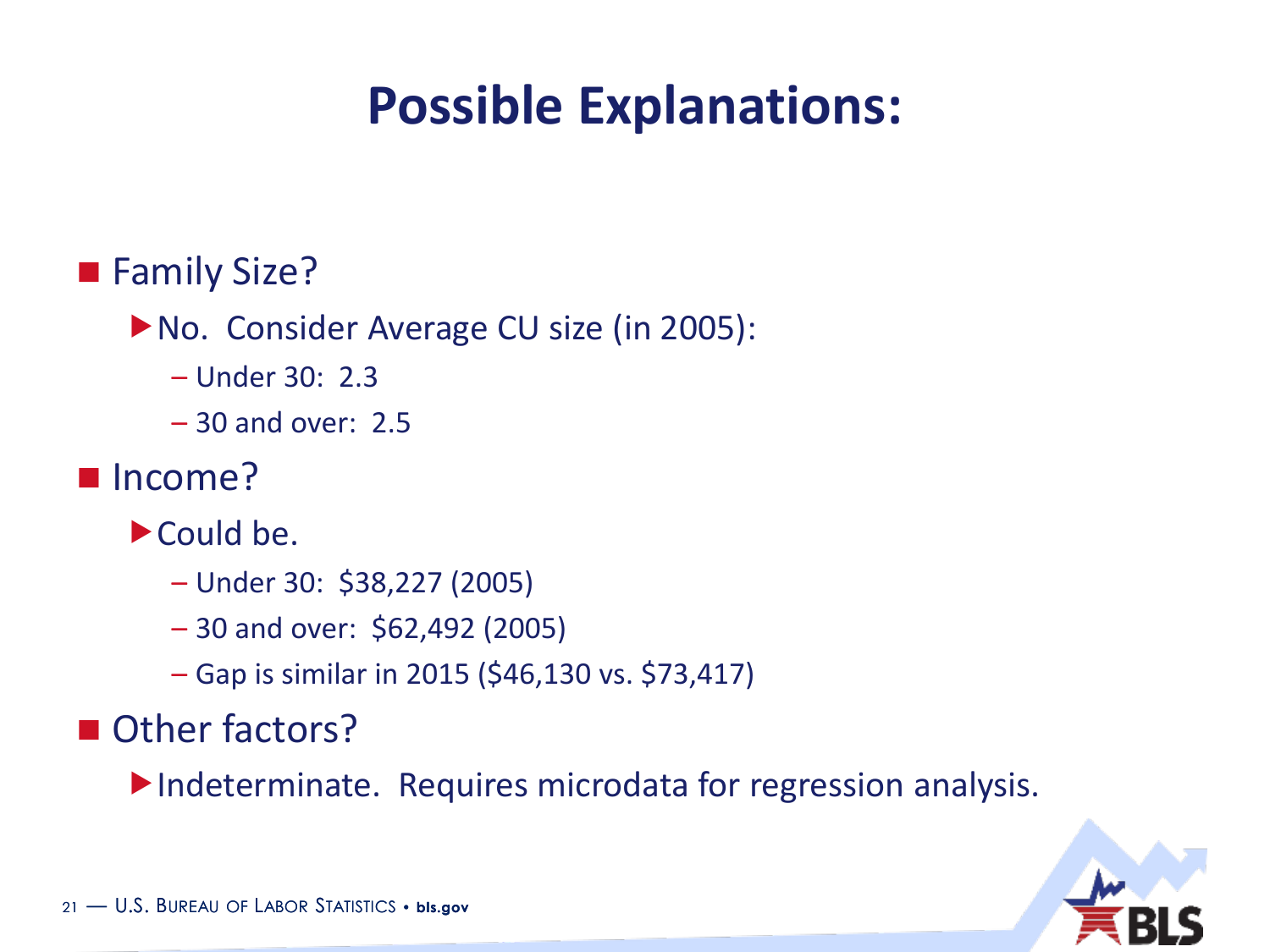

## **I SAID "ENGEL'S** *PROPOSITION***," NOT "ANGLES,** *PREPOSITION***!"**

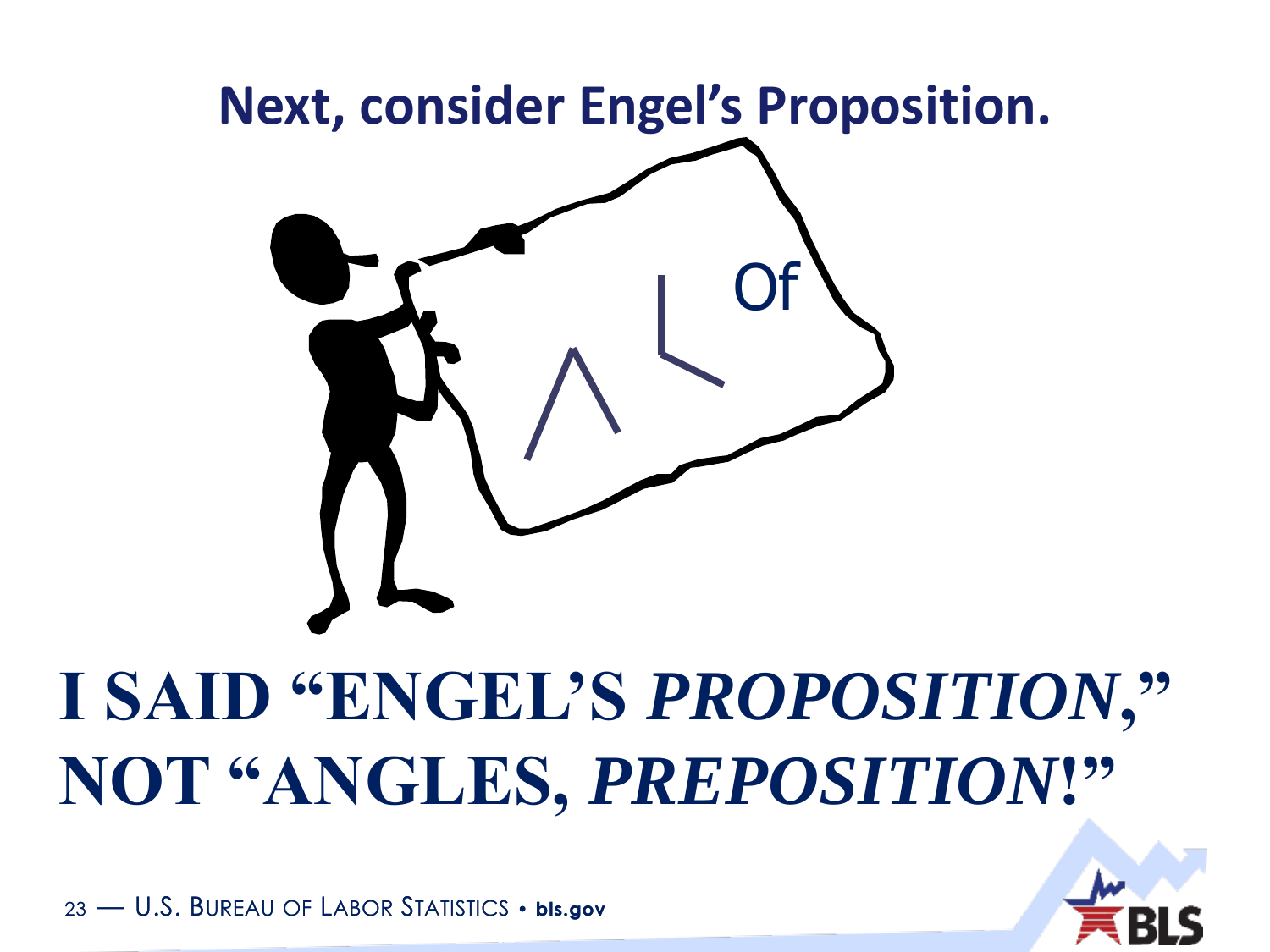## **Syllogistic Reasoning:**

- **Engel's Finding (1857): The larger the income,** the smaller the share allocated to food.
- **Axiom:** The smaller the share allocated to food, the more "left over" for other spending.
- Conclusion: Smaller food shares indicate higher social welfare/economic status.

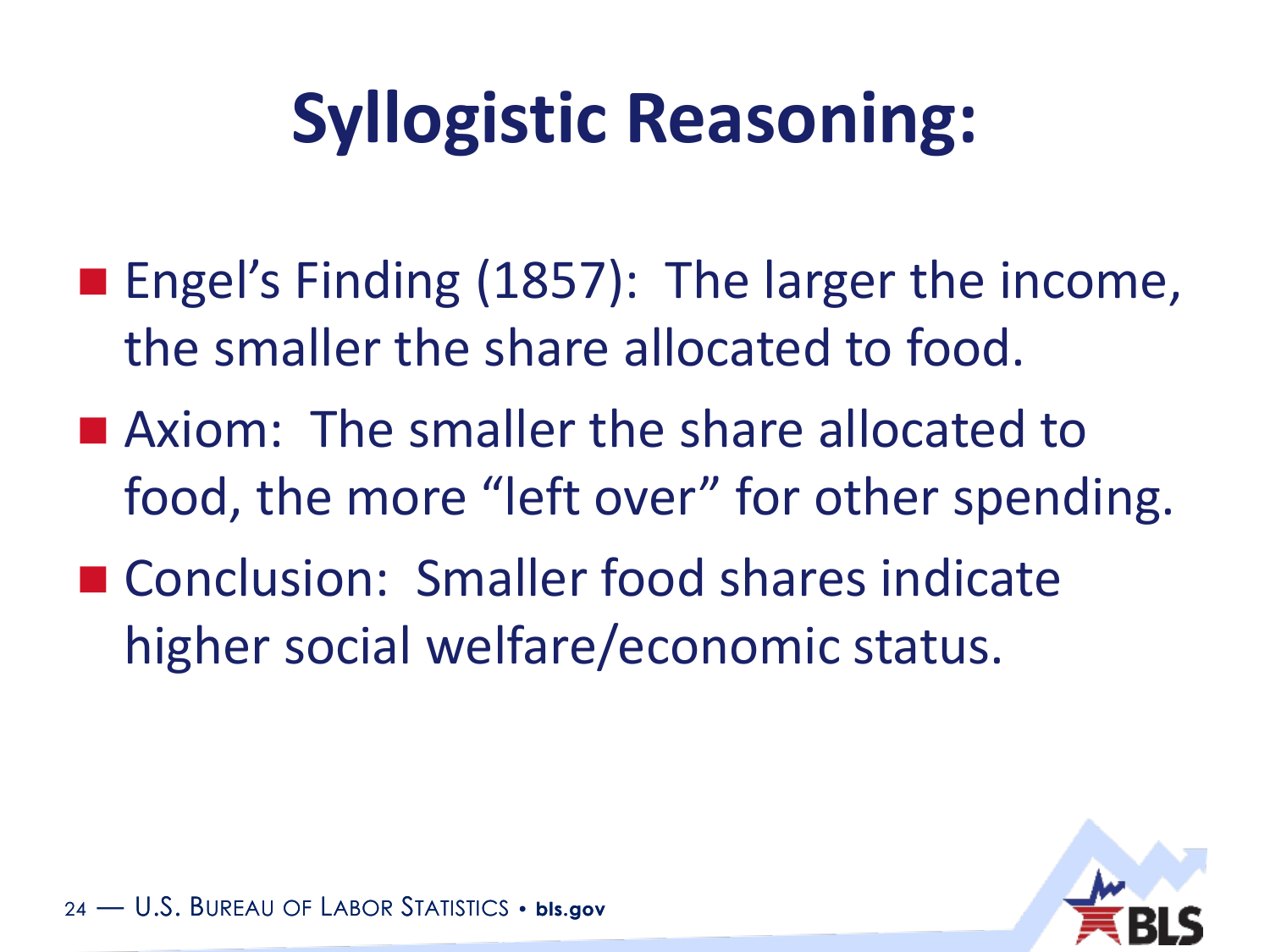# **Note that "Food" has two components:**

- **Food at home** 
	- ▶ Food purchased at grocery stores and similar outlets
	- "Necessity" component
- **Food away from home** 
	- Food purchased from restaurants and similar establishments
	- "Luxury" component

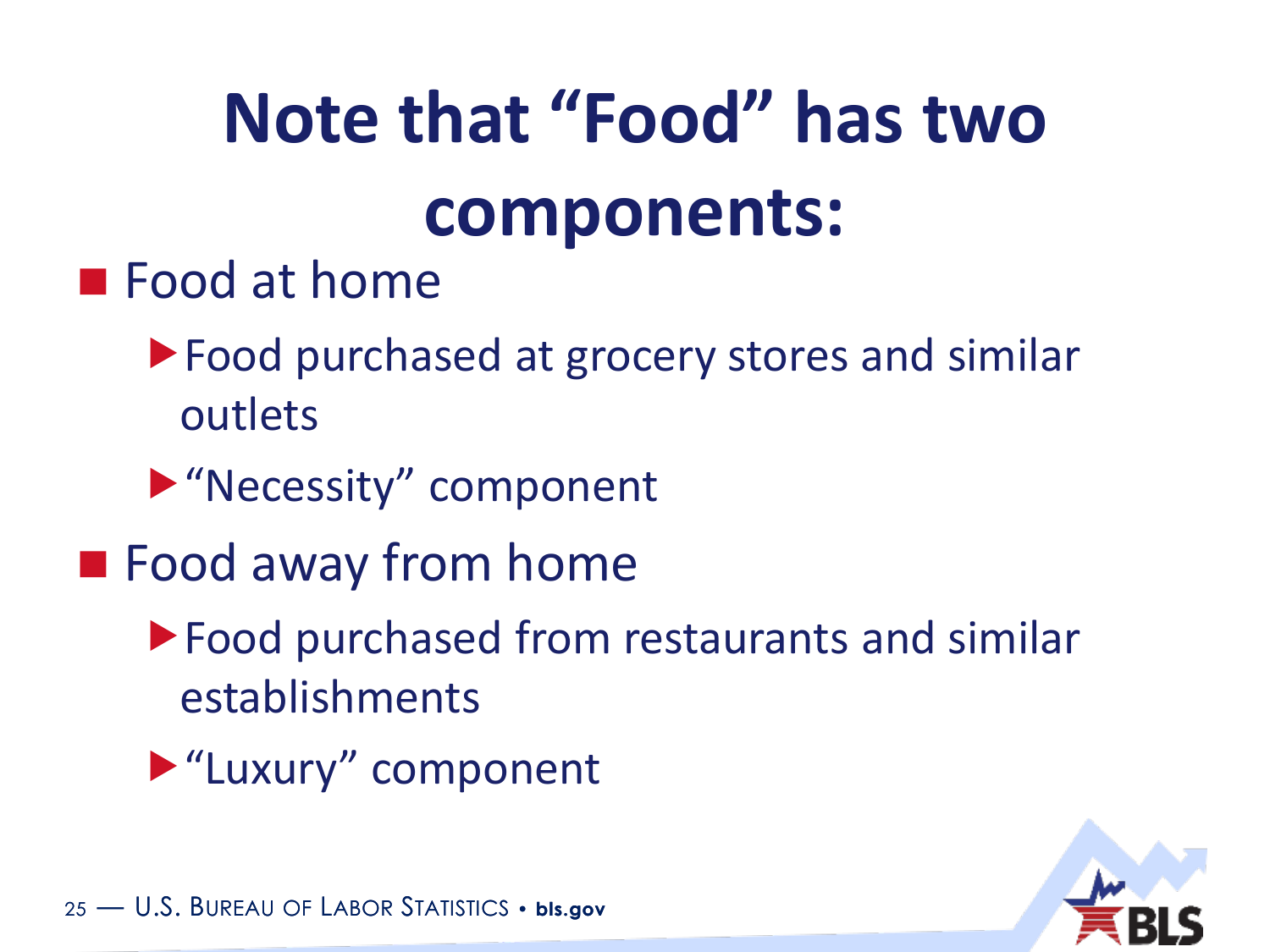## **Results for Food at Home:**

| Under 30           | 2005     | 2015     | 30/older           | 2005     | 2015     |
|--------------------|----------|----------|--------------------|----------|----------|
| Food (H)           | \$2,291  | \$2,830  | Food (H)           | \$3,481  | 4,217    |
| <b>Total Exps.</b> | \$34,528 | \$40,761 | <b>Total Exps.</b> | \$48,599 | \$58,463 |
| <b>Share</b>       | 7.1%     | 7.2%     | <b>Share</b>       | 6.6%     | 6.9%     |

#### By this measure, young adults have no change in status, while their elders are slightly "worse off."

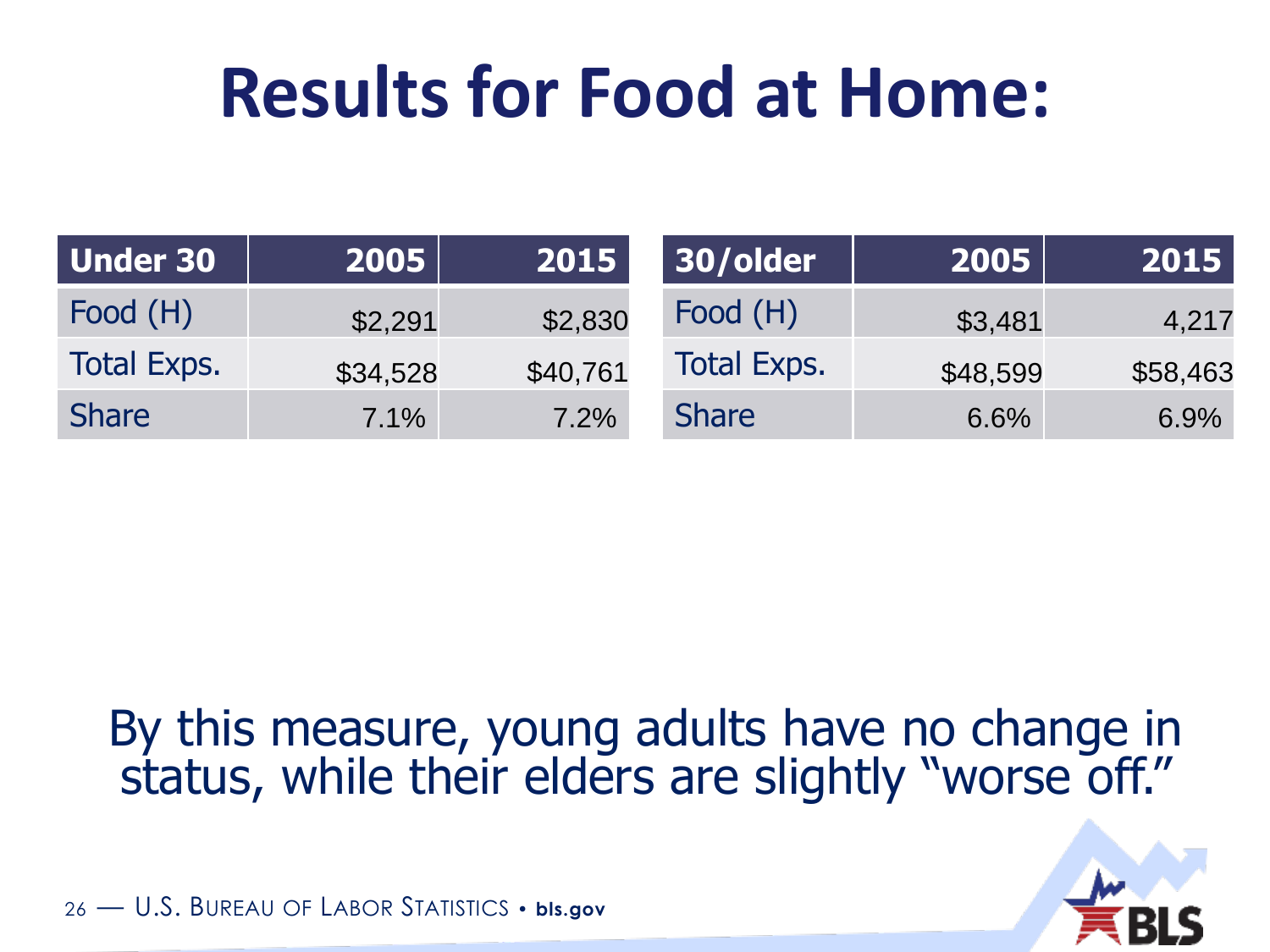# **Similarly, one can examine "budget shares":**

- $\blacksquare$  Total Food = Food at Home + Food Away from home.
- How much of the total food budget is allocated to:
	- ▶ Food at home ("necessity" share)
	- ▶ Food away from home ("luxury" share)

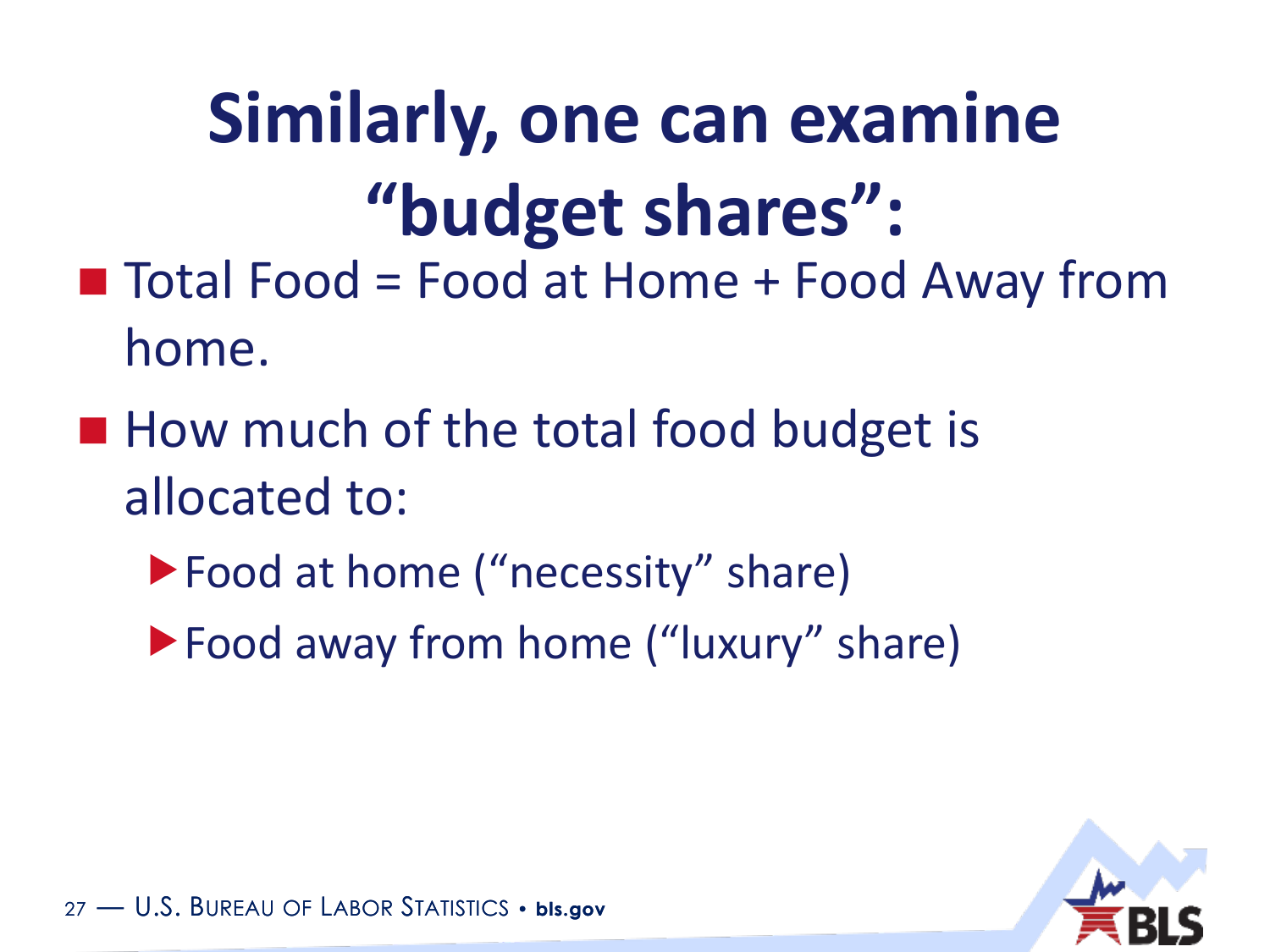## **Budget Shares: Food**

| <b>Under 30</b> | 2005    | 2015    | 30/older    | 2005    | 2015    |
|-----------------|---------|---------|-------------|---------|---------|
| Food (Tot.)     | \$4,564 | \$5,520 | Food (Tot.) | \$6,182 | \$7,278 |
| Home            | 55.6%   | 57.2%   | Home        | 50.2%   | 51.3%   |
| Away            | 44.4%   | 42.8%   | Away        | 49.8%   | 48.7%   |

#### The share for food at home has risen for both age groups, possibly indicating a decrease in general welfare…

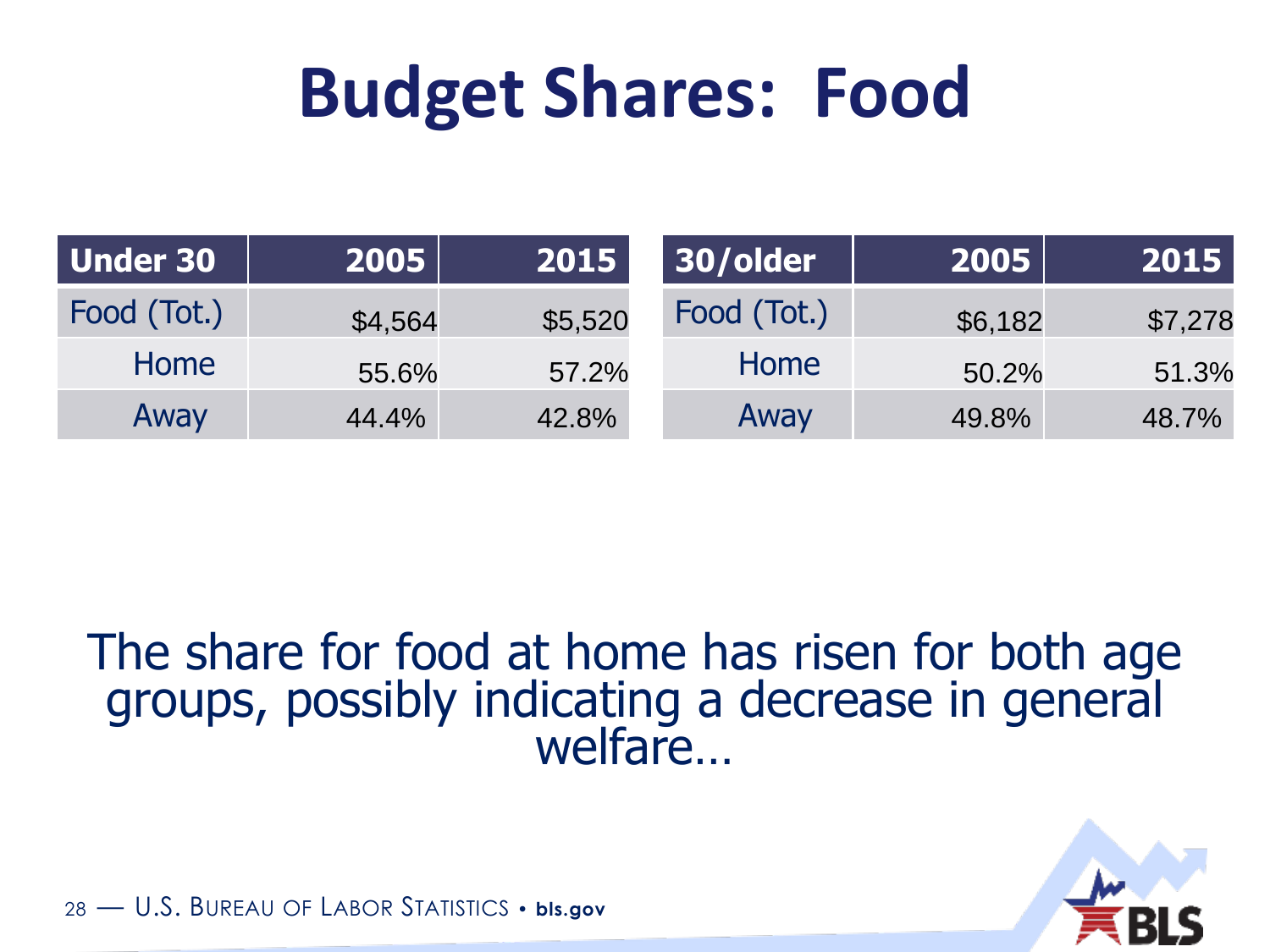## **…However:**

- ■Other possibilities, such as changes in relative prices of food at and away from home, have not yet been examined.
	- Note that CPI has information on both, available online. (At site cited earlier.)
	- Also note that expenditures for total food are "nominal." (The CPI-all adjustment factor would have cancelled out anyway.)

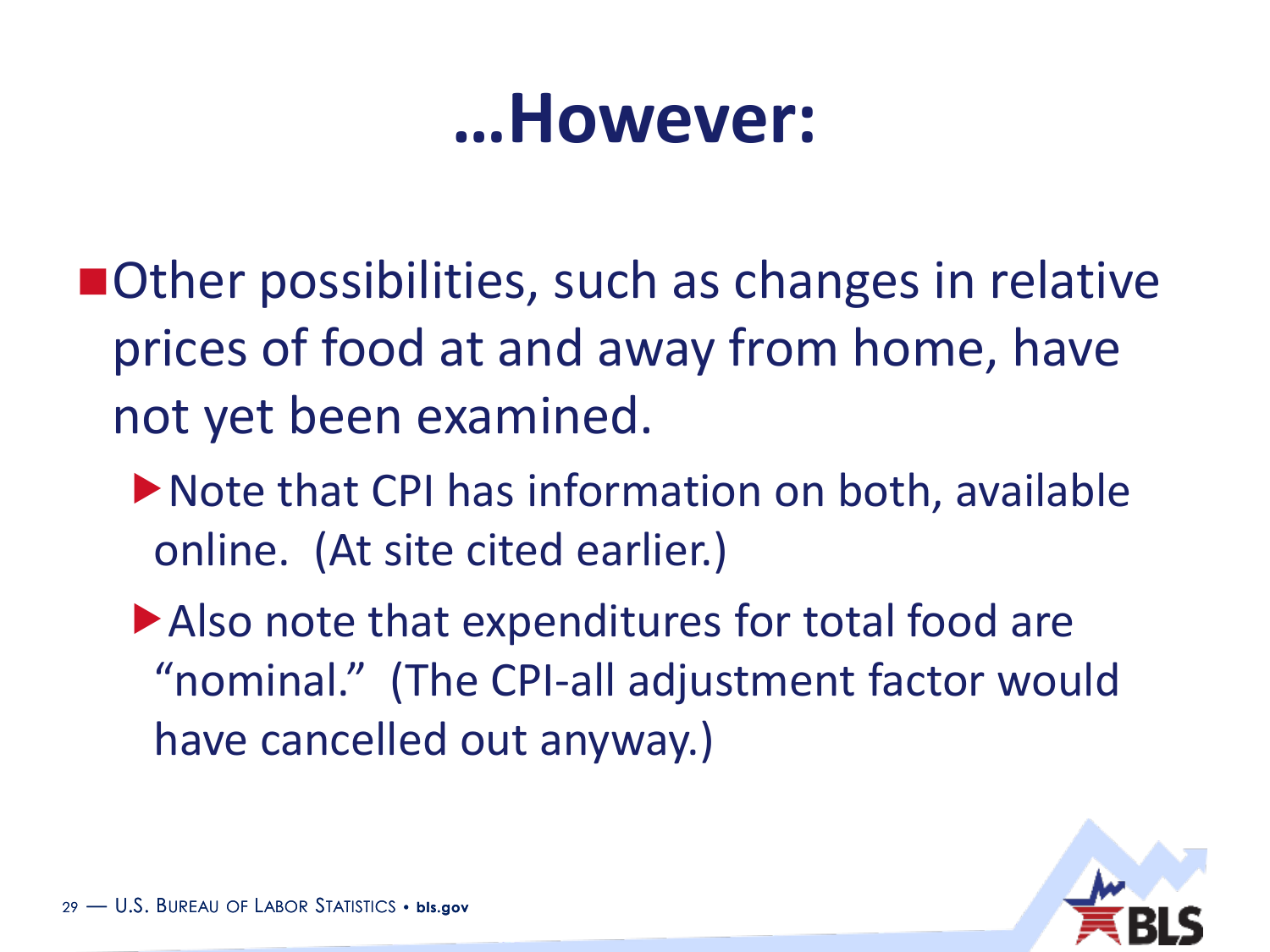# **Of major interest during this period is housing.**

- **The "housing bubble" famously burst in or** around 2007.
- CE data show changes in both:
	- ▶ Spending for owned and rented dwellings before and after this period
	- ▶ Changes in housing tenure, as noted at the beginning of this segment.

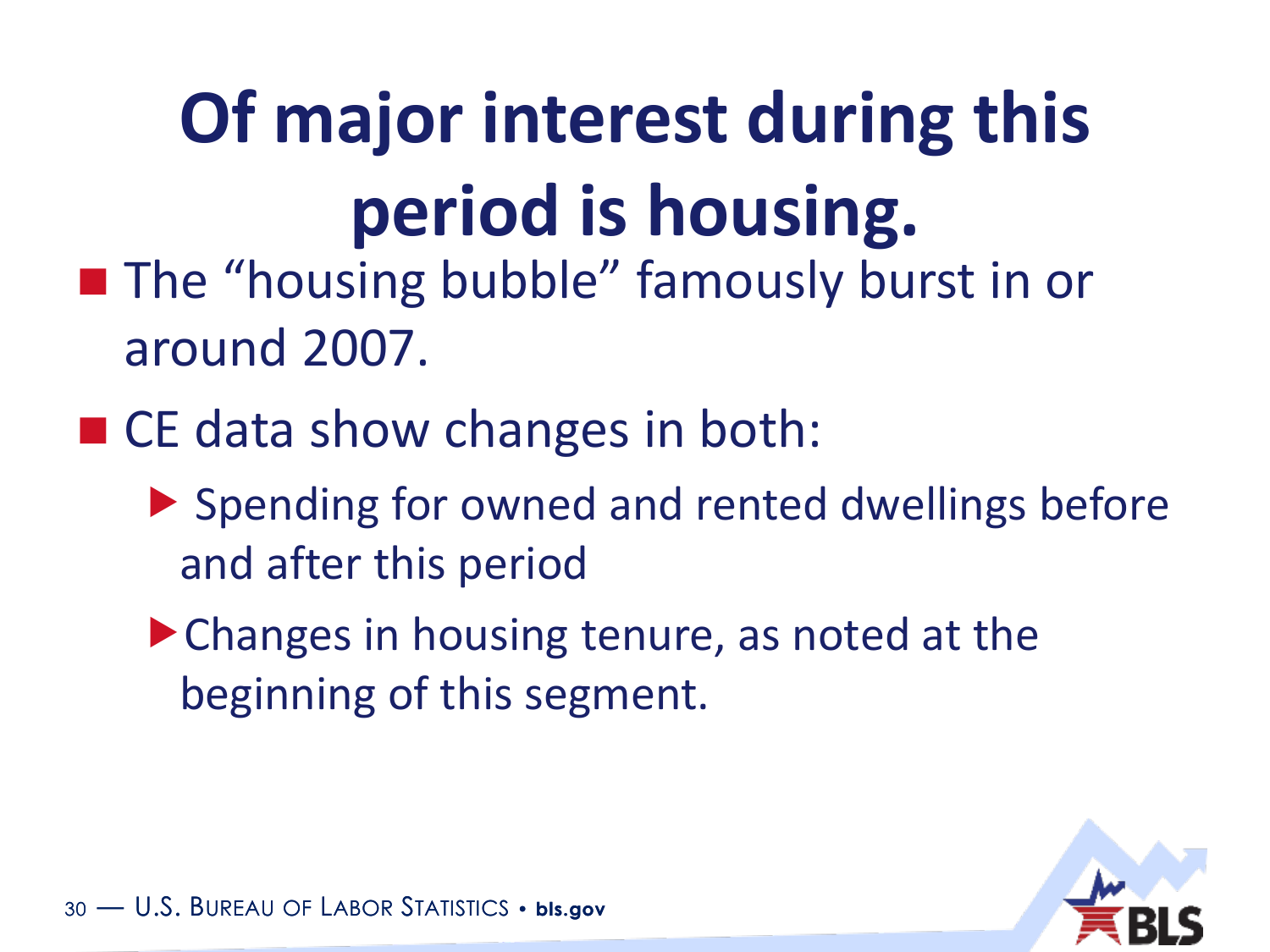#### **Especially because of changing tenure, the analysis is complicated.**

- Housing expenditures are averaged over ALL consumers.
	- ▶ That is, they represent expenditures as if the "average consumer" is (generally) 60 percent homeowner and 40 percent renter.
	- ▶ At any given time, most consumers are one or the other, not both.

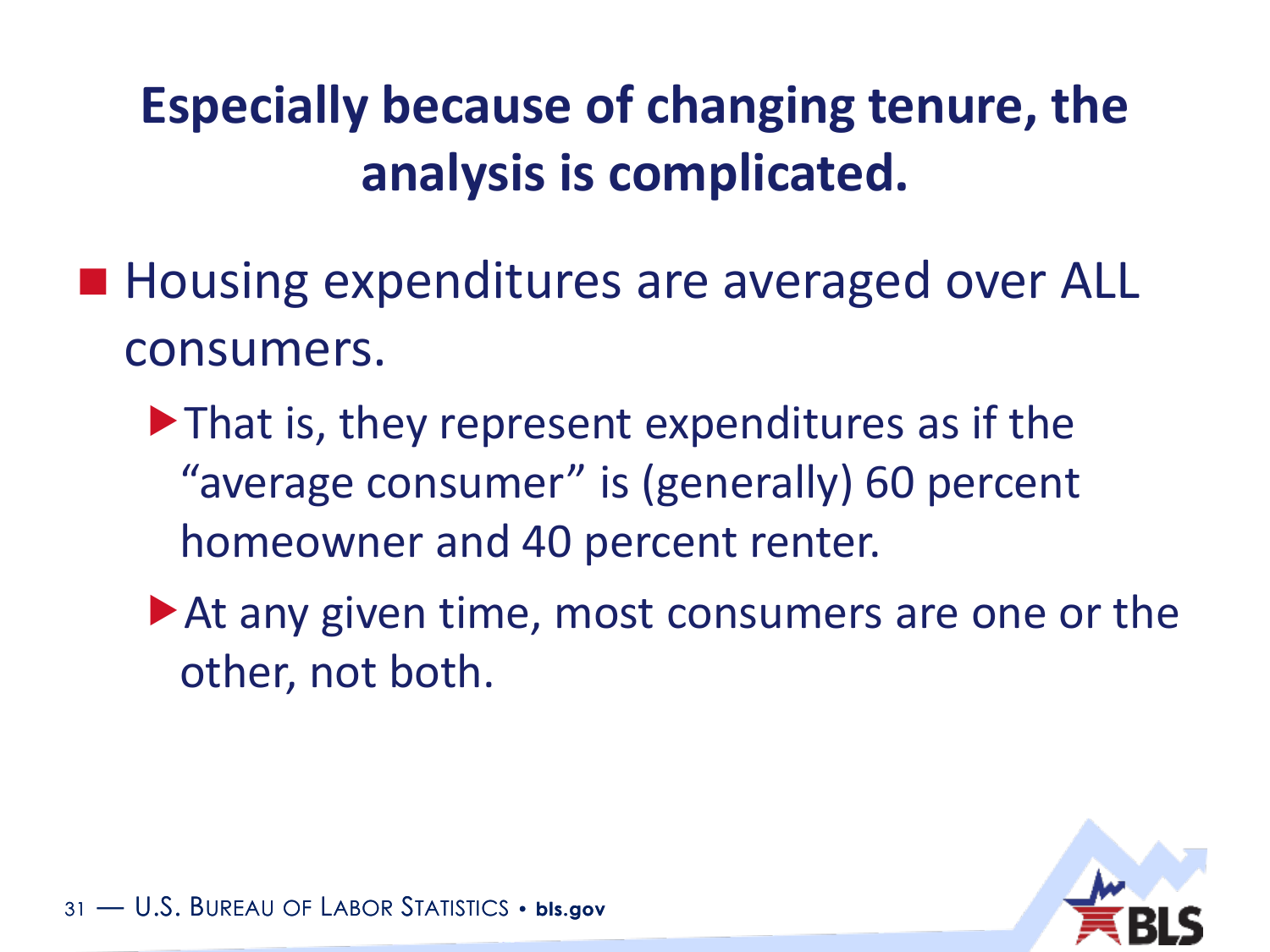# **To properly compare across tenures and time:**

- **Examine owned dwelling expenditures** separately from rented dwelling expenditures.
	- ▶ Divide owned dwelling expenditures by percent homeowners. This produces an estimated average expenditure on owned dwellings for those who own.
	- ▶ Repeat for renters (substituting "rent" for "own" of course).

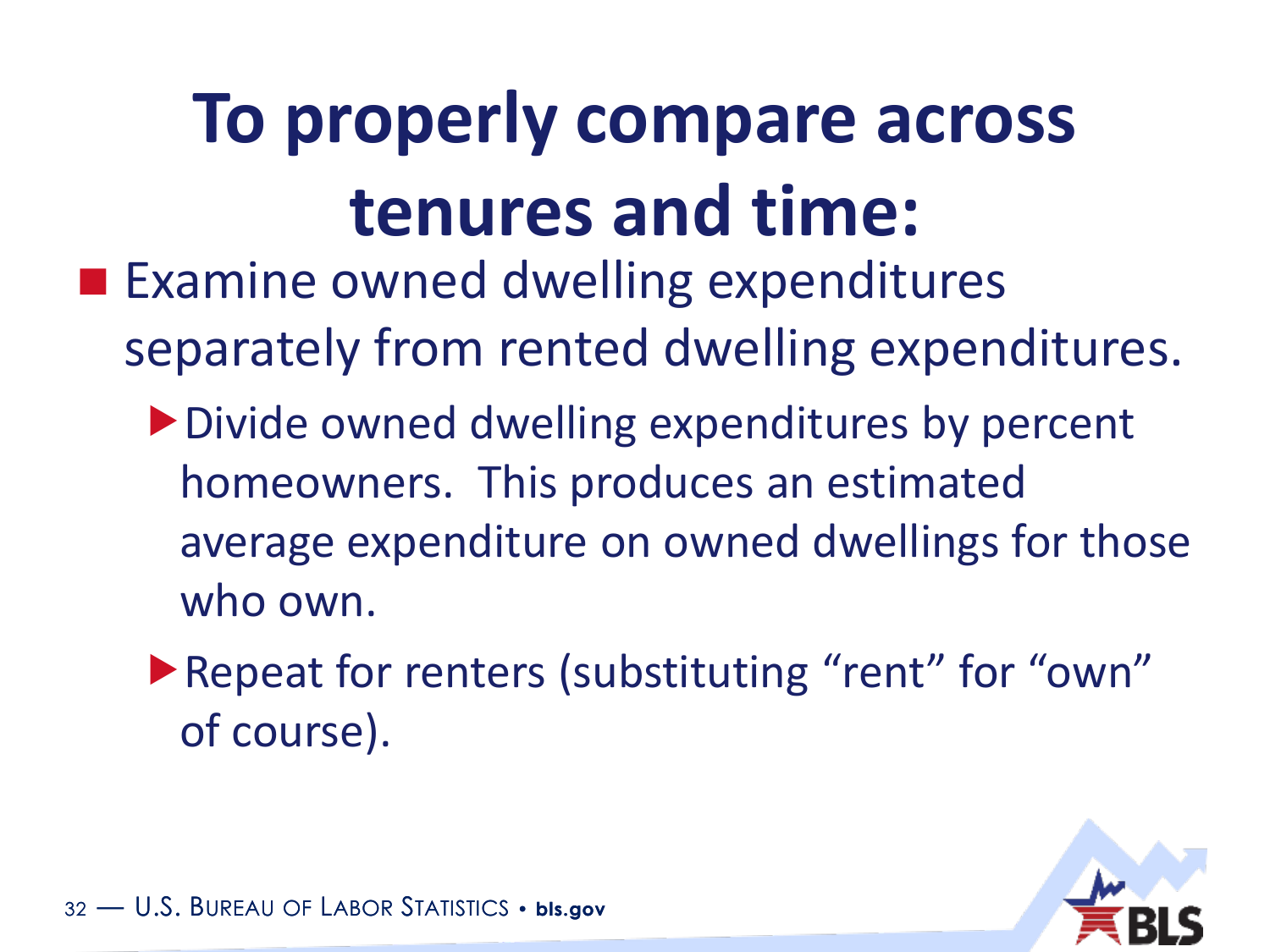#### **While not yet completed for this analysis….**



35 — U.S. BUREAU OF LABOR STATISTICS • **bls.gov** …I hope you will read the paper when it appears in print.

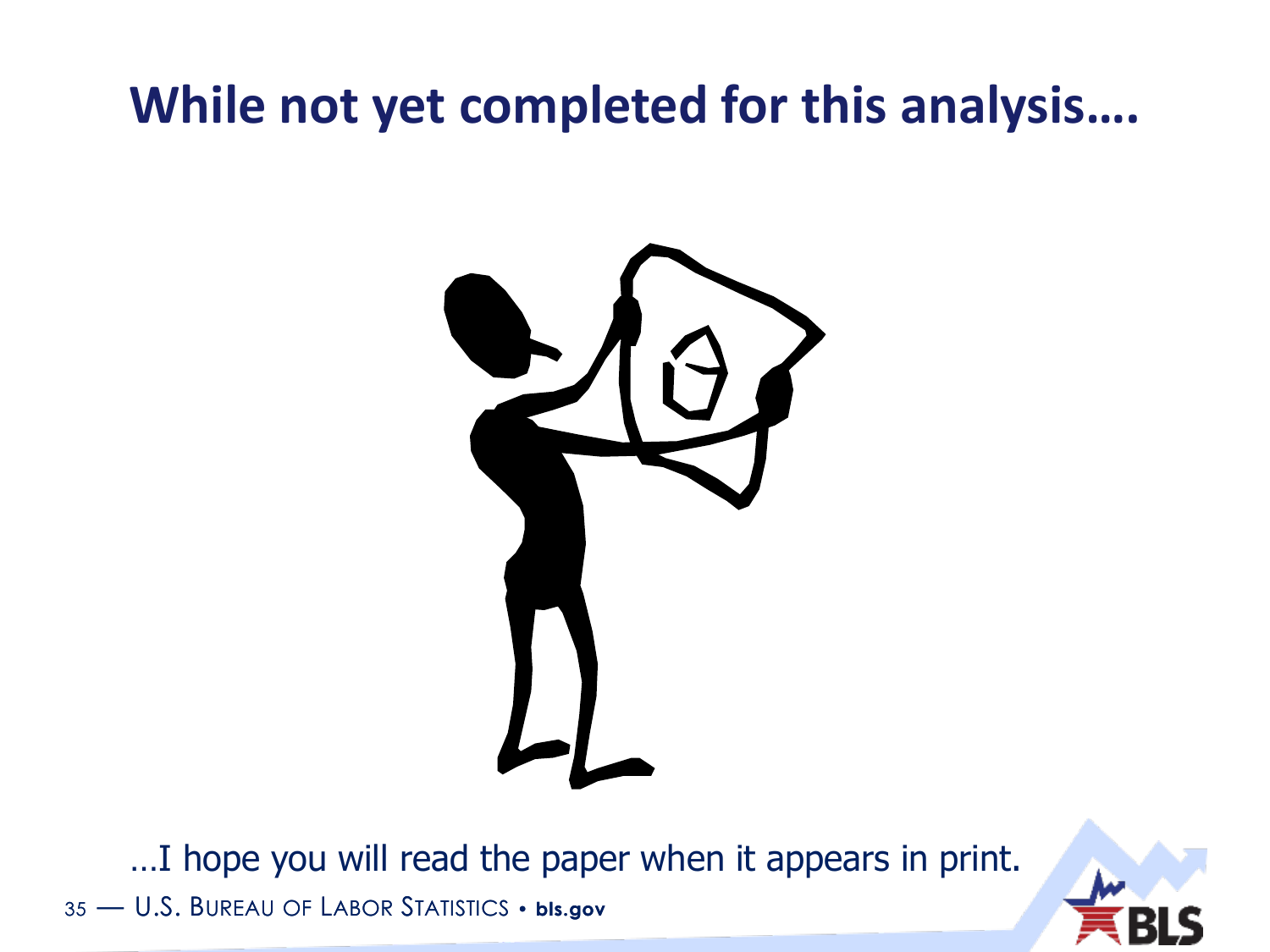**This concludes your introduction to the Selected Age of Reference Person CE tabular data.**